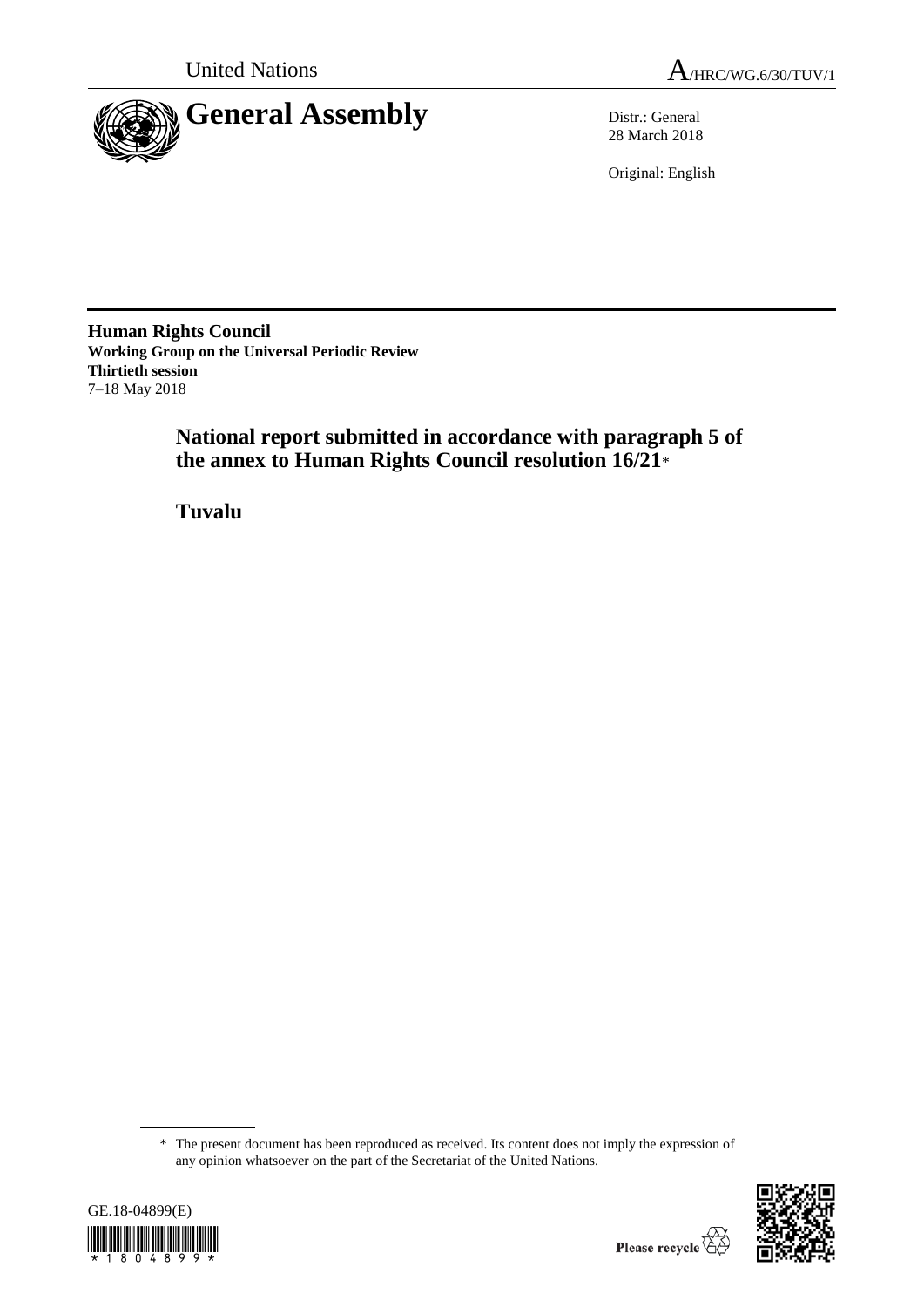1. The government of Tuvalu submitted its first national Universal Periodic Review report to the Human Rights Council in 2008 and its second national report in 2013. Tuvalu has through its limited resources both financially and technically continued to work to implement the agreed recommendations and commitments through its government agencies, official institutions, and civil society organisations. Tuvalu continues to face challenges in the implementation of the agreed recommendations and importantly with its national human rights and national development priorities.

2. The Office of the Attorney General (OAG) of the Office Prime Ministers Office (OPM) is responsible for the national report and more importantly in coordinating the agreed recommendations for implementation by the Human Rights Council. Furthermore, the Office of the Attorney General, Ministry of Health, Ministry of Education, Youth and Sports, Ministry of Home Affairs and Rural Development, Ministry of Finance and Economic Development, Department of Climate Change Policy and Disaster Unit was tasked by cabinet to coordinate and initiate the writing of the third national report.<sup>1</sup> This report responds to the recommendations received from the second national report submitted to the Human Rights Council in 2013. It articulates and narrates what has been achieved regarding the strengthening and protection of human rights and more importantly outlines the ongoing challenges faced in the implementation of the recommendations.

# **I. Methodology and process for preparing the report**

#### **A. Methodology for preparing the report**

3. The Office of the Attorney General as lead agency for the Universal Periodic Review Report coordinated and facilitated a one day consultation for the UPR Working Group on the 19 February 2018 to discuss strategies on how best to compile the report and to respond to the recommendations received from the second round of reporting. The one day consultation allowed government stakeholders to reflect on the process, modalities and recommendations from the second national report and provided the URP Working Group with the opportunity to provide an update on the status of the implementation of the recommendations. The UPR matrix contained the list of recommendations received from the Human Rights Council, ministry and or government department responsible for the recommendation, and implementation progress on the recommendation and further actions that needed to be undertaken to fully realise the recommendation. The UPR matrix was used as the main source for preparing the third national report. Additionally, one on one meetings was also undertaken to further source information as needed for the national report.

#### **B. Process for preparing the report**

4. The Office of the Attorney General through the Senior Crown Counsel was responsible for collating the information received from the government stakeholders and finalising the national report. The third national report was circulated to members of the UPR Working Group for their comments. Additional information received was added to the national report.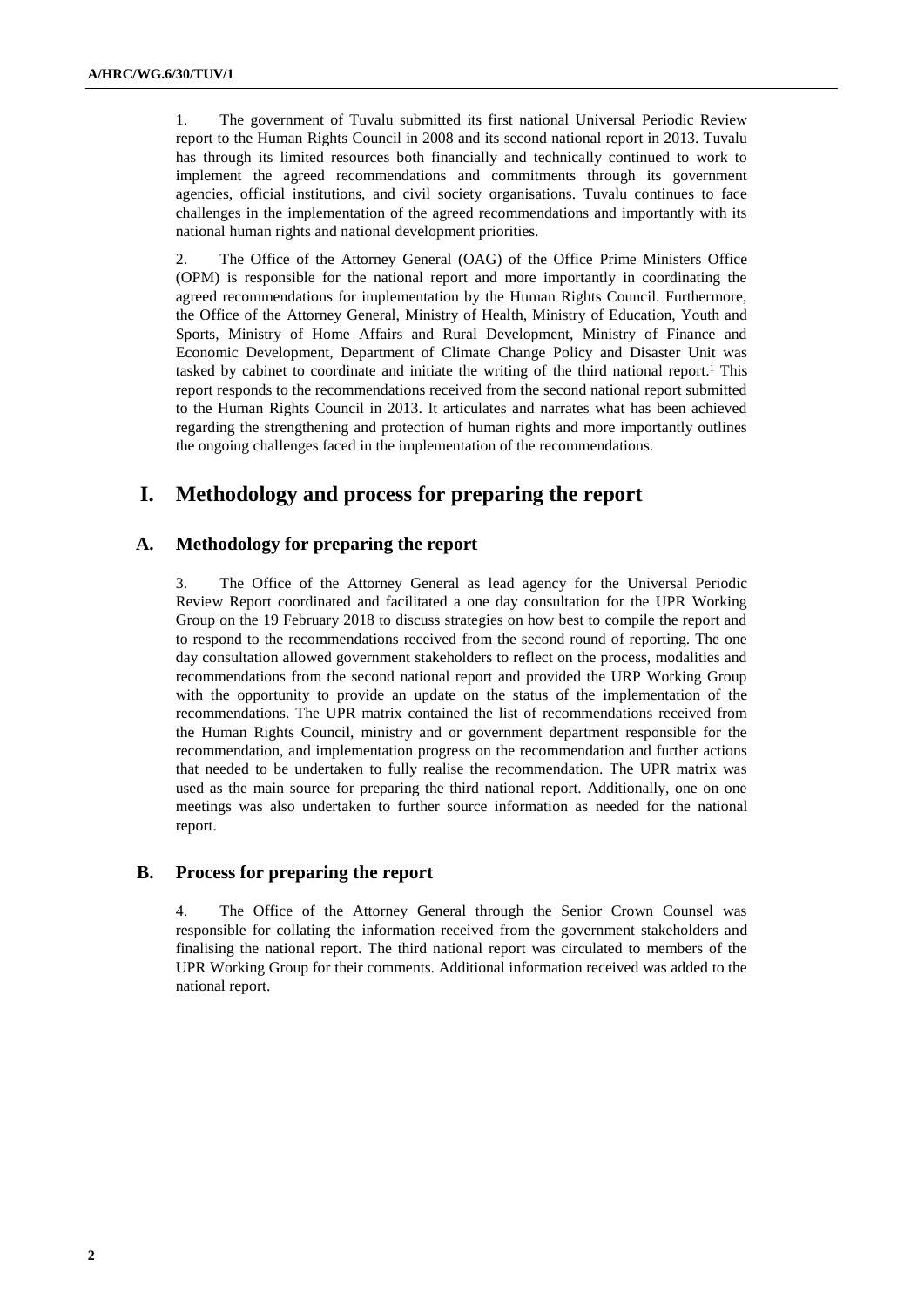**II. Developments since the previous review, background of the State under review and framework, particularly normative and institutional framework, for the promotion and protection of human rights: constitution, legislation, policy measures, national jurisprudence, human rights, infrastructure including national human rights institution and scope of international obligations identified in the "basis of review" in resolution 5/1**

#### **A. National laws and legislation**

5. Tuvalu in its attempt to harmonise its domestic legislation with the its international obligations<sup>2</sup> have passed the following amendments and legislation in Parliament:

- (a) Island Courts (Amendment) Act 2017;
- (b) Tobacco Control (Amendment) Act 2017;
- (c) Alcoholic Drinks Amendment) Act 2017;
- (d) Leadership Code (Amendment) Act 2017;
- (e) Marriage (Amendment) Act 2017;
- (f) Family Protection and Domestic Violence Act 2014;
- (g) Family Protection and Domestic Violence (Amendment) Act 2016;
- (h) National Human Rights Institution Act 2017; and
- (i) Labour and Employment Relations Act 2017.

6. The OAG in 2017 in collaboration with UNICEF Pacific Regional Office have started work on the Child Protection and Welfare Bill 2017; <sup>3</sup> and Policy for the Protection all children in Educational Institutions in Tuvalu. <sup>4</sup> Additionally, consequential amendments to other laws have been made and is in compliance with Tuvalu's international norms and standards. <sup>5</sup> They are:

- (a) Section 39 of the Penal Code [Cap 10.20]; 6
- (b) Prisons Act [Cap 20.28]; 7
- (c) Education (Compulsory Education) Order 1984 [Cap 30.05.4]; <sup>8</sup> and
- (d) Gaming and Lotteries Act [Cap 54.10]. 9

7. Tuvalu is currently undergoing a constitutional review and significant to the proposed Constitutional changes is the inclusion of *gender* and *disability* as a nondiscrimination ground. The Government of Tuvalu notes that adding gender and disability to the non-discrimination clause of section 27 is consistent with Tuvalu's international obligations under the Convention on the Elimination of all forms of Discrimination against Women and the Convention on the Rights of Persons with Disabilities. Additionally, the Gender Affairs Department have provided a strategy paper for the Constitutional Review Committee on changes to be made in order to be in compliance with CEDAW. The Government of Tuvalu recognises that while sex is already a basis for non-discrimination under section 11, there is growing international recognition that gender is distinct from sex, and the protections of section 27 are arguably broader.

#### **B. National measures and policies**

8. Tuvalu informs the Human Rights Council that in adhering to its international obligations and commitment cabinet has approved twelve (12) national measures that aim at promoting and protecting human rights nationally and more importantly ensuring that the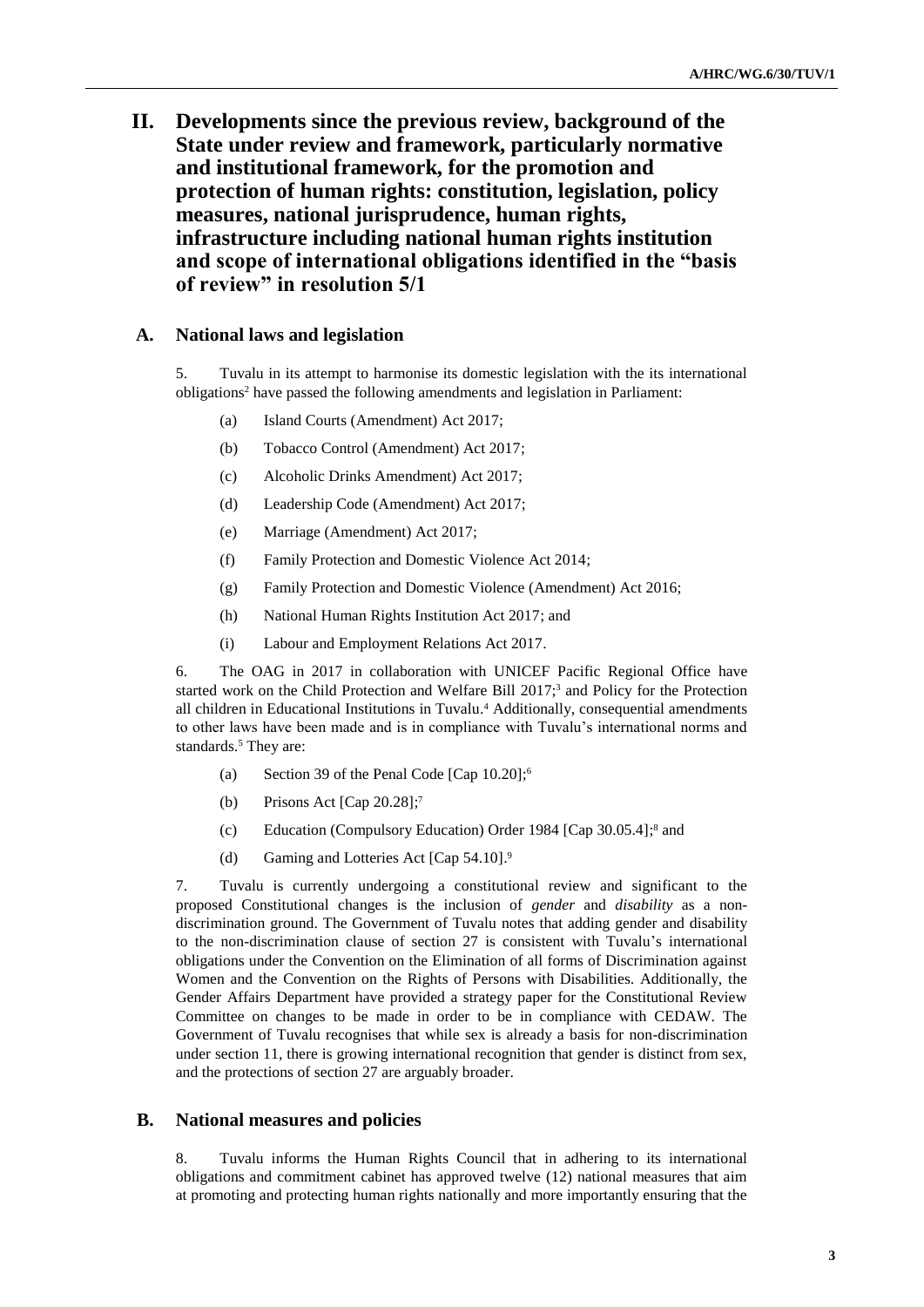goals and aspirations articulated under international norms and standards are reflected in national laws, policies, regulations and practices. The national measures indicates Tuvalu's commitment by cabinet that human rights is a priority and a part of its national sustainable development plans. The cabinet endorsed national measures are: (a) Tuvalu's Universal Periodic Review; (b) National Human Rights Institution of Tuvalu Bill 2017 and Leadership Amendment Bill 2017;<sup>10</sup> (c) Progressive Update on Human Rights Treaty Reports and Legislative Reviews Child Protection; <sup>11</sup> (d) Report of the Scoping Study Team on the Feasibility and Options for the Establishment of a National Human Rights Institution;<sup>12</sup> (e) National Action Plan on Human Rights of Tuvalu  $2016-2020;$ <sup>13</sup> (f) National Advisory Committee for Children and Technical Working Group Terms of Reference; <sup>14</sup> (g) Committee on the Rights of the Child – Seeking Tuvalu's support 2019-  $2022;^{15}$  (h) Human Rights for Good Governance and Development in Tuvalu;<sup>16</sup> (i) Motion on Denarau 2015 Declaration on Human Rights and Good Governance; <sup>17</sup> (j) Establishment of the Disaster Relief Coordination Unit; <sup>18</sup> (k) Establishment of the National Advisory Council on Climate Change  $(NACCC)^{19}$  (1) Setting up of a Policy Co-ordination Unit on Climate change and Disaster under the Office of the Prime Minister. 20

9. The Policy for the Protection of Children in all Educational Institutions in Tuvalu specifically applies to students under the age of 18 years. The policy provides a framework for the protection, identification, managing and reporting incidents of child abuse in schools and educational institutions whenever school activities and programs are conducted or provided. The Policy states that: (a) all children in Tuvaluan schools are entitled to enjoy the rights and protections afforded to them under the UN Convention on the Rights of the Child; (b) all staff employed in Tuvaluan schools are responsible for the care, safety and protection of children in the school or educational institution, (c) this responsibility extends to the identification and timely response to concerns regarding the possible sexual, physical, psychological and emotional abuse or neglect of a child, (d) the Department of Education has a policy of zero tolerance in relation to the abuse, neglect and exploitation of children.

10. The Tuvalu National Gender Policy 2014-2016 policy strategic approach aims at achieving five priority outcomes: (a) increase capacity within all sectors of Government to address key issues of concern in achieving gender equality and women's empowerment; (b) reflect Government's commitment to gender equality and women's empowerment in legislation and in sector policies affecting Government and civil society; (c) create an enabling environment for the full participation of women in economic development; (d) measures to ensure access by women and men to participation in decision-making as means to enhance leadership and governance at all levels; (e) and eliminating all forms of violence against women.

11. The Draft Tuvalu National Policy on Disability sets out a comprehensive framework to address the needs and rights of persons with disabilities. It aims to improve the quality of their lives and their full and equal participation as empowered citizens. This is a reflection of Tuvalu's vision of a disability-inclusive and barrier-free society where persons with disabilities are able to enjoy all human rights on an equal basis with others, and to live with dignity. This also reflects the key principles and core values of the CRPD, in particular the: (a) principles of non-discrimination; (b) respect for inherent dignity; and (c) full and effective participation and inclusion.

12. The Tuvalu National Youth Policy illustrates the commitment and recognition of the Government and the society as a whole to empower its youth, regardless of race, religion, gender and disabilities. The commitment is to: (a) provide every opportunity to develop the personal, physical, social, economic, mental and spiritual potential of youth; (b) to encourage them to positively participate in the nation building and to shape their future. It details information on the various issues affecting youth and outlines broad strategies to address such issues.

13. The Sustainable and Integrated Water and Sanitation Policy 2012-2021 is a response to national water crises, and directly aims to ensure that the government is prepared for future challenges. The purpose of the WSP is to ensure that the people of Tuvalu have continued access to safe, reliable, affordable and sustainable water and sanitation facilities. The policy supports Tuvalu's key planning document, Te Kakeega III (National Strategy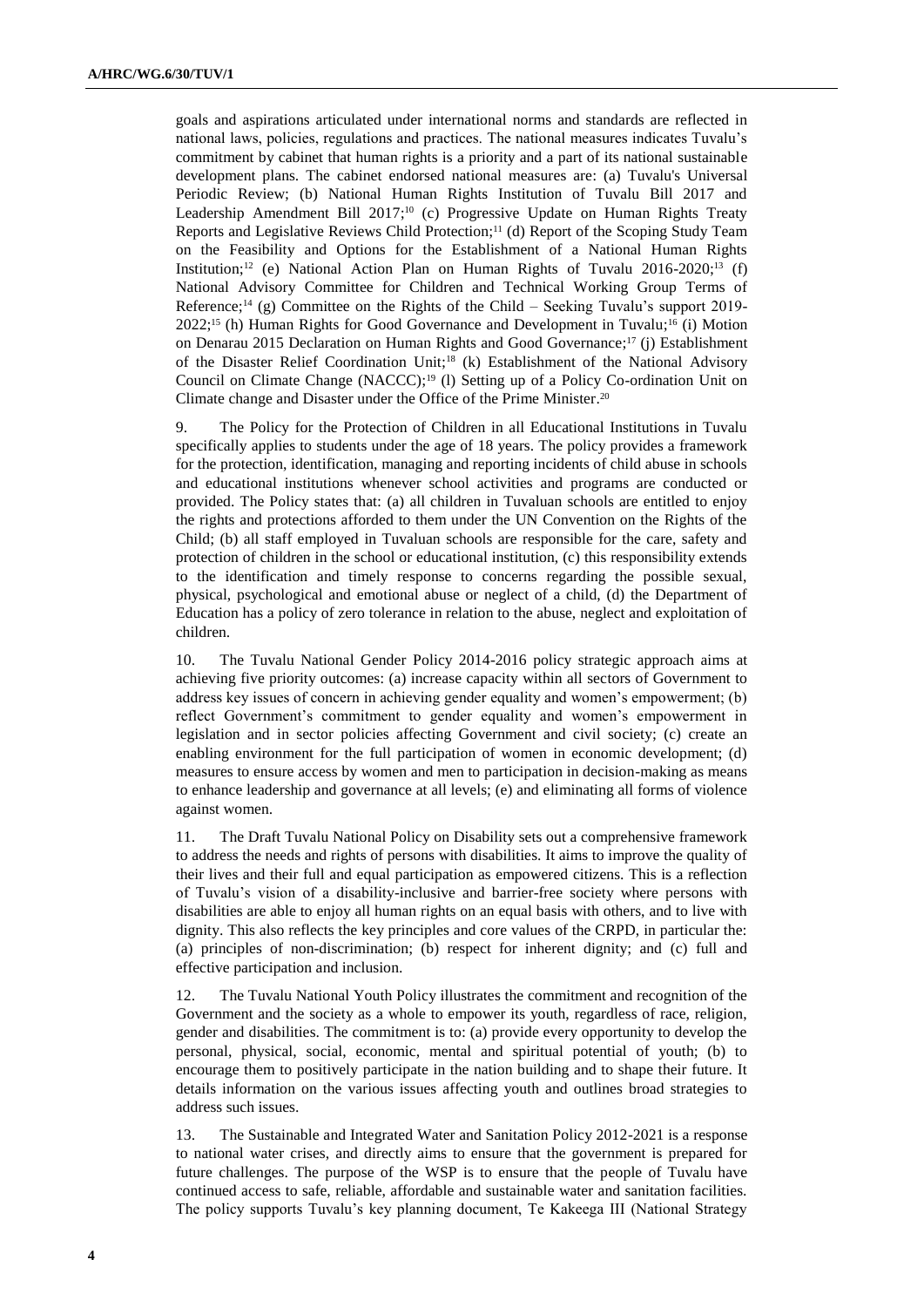for Sustainable Development), as well as key Pacific Regional Framework such as the Pacific Regional Action on Sustainable Water Management.

14. The Tuvalu National Disability Coordinating Committee commits to advancing human rights generally in Tuvalu but, more specifically, it was established to formulate and develop meaningful national decisions and actions that addresses issues concerning persons with disabilities in Tuvalu. The objective of the Tuvalu National Disability Coordinating Committee is to ensure the facilitation of the implementation of the CRPD by setting up and developing key mechanisms that would in turn translate into relevant and progressive actions to realise the human rights of persons with disabilities in Tuvalu. The TNDCC is the national focal point for disability in Tuvalu. The Department of Community Affairs is the Government's Focal Point for Disability.

15. The National Advisory Committee on Children's Rights is dedicated to the fulfilment of the government's commitment under the Convention on the Rights of the Child. The National Advisory Committee on Children's Rights is established to: (a) coordinate the drafting of the Government's report on the CRC to the Committee on the Rights of the Child (CRC Committee); (b) undertakes national consultations with relevant stakeholders on draft CRC reports; ensure that all Government CRC reports are submitted and endorsed by Cabinet; (c) ensure the official submission of all Government CRC reports to the CRC Secretariat in Geneva; (d) coordinate the Government's response to the list of issues and any other communication with the Committee on the Rights of the Child and other international human rights mechanisms; (e) facilitate the preparation of the Government delegation for constructive dialogues with the CRC Committee, including seeking technical support from development partners for mock sessions and other support needed; (f) coordinate and monitor national implementation and follow up of the concluding observations/comments and recommendations from the CRC Committee; (g) coordinate national awareness on the CRC and child rights in general; (h) provide advice to Cabinet/Parliament on issues relating to children and to carry out other duties as is necessary for CRC reporting and implementation.

16. The Ombudsman Office is legally established under the Leadership Code Act 2014. The Ombudsman has the following functions: (a) to enquire into any complaints or allegation of misconduct on the part of any leader; (b) to enquire into any defects in administrative practice appearing from any matter being investigated; (c) to enquire into any case of an alleged or suspected discriminatory practice by a leader; (d) to give prior advice on potential breaches of this Code; (e) to investigate and report on any complaints of any alleged breaches of this Code. <sup>21</sup> Additionally, the Ombudsman shall comply with directions given or made under the Code, but otherwise is not subject to direction or control by any other person or authority.

17. It is also important to note that in ensuring that its international human rights commitments are implemented nationally, government continues to provide financial assistance to key government ministries and departments to assist in the fulfilment of national international human rights obligations. 22

#### **C. Official authorities and government organisations concerned with human rights**

18. There are mechanisms in place that provides services through current and existing government initiatives aimed at promoting and protecting human rights. The existing national mechanisms are:

- Office of the Attorney General;<sup>23</sup>
- Ministry of Home Affairs and Rural Development;<sup>24</sup>
- Ministry of Education, Youth and Sports;<sup>25</sup>
- Gender Affairs Department;<sup>26</sup>
- Department for Youth;<sup>27</sup>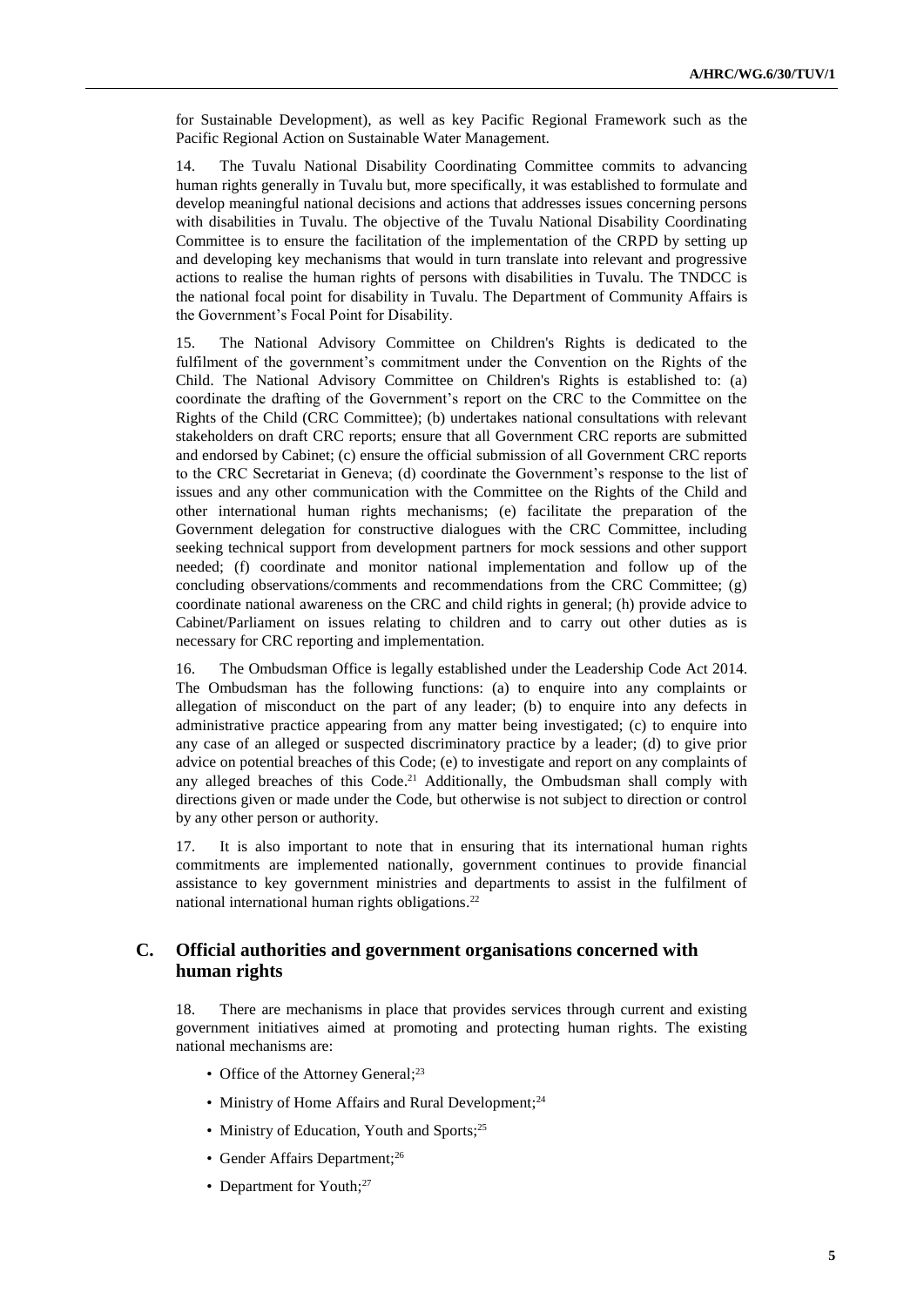- Tuvalu Police Force;<sup>28</sup>
- Office of the Peoples Lawyer.<sup>29</sup>

# **III. Promotion and protection of human rights on the ground: implementation of international human rights obligations identified in the "basis of review", national legislation and voluntary commitments, national human rights institutions activities, public awareness of human rights, cooperation with human rights mechanisms**

19. The Government of Tuvalu has in place the Tuvalu Human Rights National Action Plan 2016-2020. This National Action Plan (NAP) captures Tuvalu's existing commitments under human rights treaties to which it is a state party. It also captures Tuvalu's commitments under the Universal Periodic Review (UPR), the Sustainable Development Goals (SDGs) and the *Te Kakeega III- 2016-2020* (TK III). NAP strives to consolidate the government's human rights commitments in ensuring a systematic and coordinated approach to delivery of the government's commitment and achieving other desired development outcomes in order to strengthen the realisation of human rights in Tuvalu.

20. Tuvalu's development priorities are found in the *Te Kakeega III*, which is the blueprint for the government's action on improving the quality of life of the people of Tuvalu. While the *Te Kakeega III* is written in terms of development, most of the aspiration within this key government document are linked to human rights, including the rights to education, health, life, housing, employment, voting and participation on in both national and local government. In order to fulfil these development goals, the government is also realising fundamental human rights that emanate from its obligations under international human rights instruments such as CEDAW, CRC, CRPD and the UPR process.

21. In 2017, the government of Australia through the Pacific Women Shaping Pacific Development (*Pacific Women*) program provided funding to the government to undertake the *Tuvalu Study on Peoples with Disabilities*. The Government of Tuvalu through the Ministry of Home Affairs and the Gender Affairs Department provided essential support to the Study throughout its duration. The Board, staff, members and volunteers of the Fusi Alofa Association (FAA), the disabled people's organisation in Tuvalu, played a key role in the Study from its initial inception. The study on disability, humanity and dignity are particularly pertinent concepts raised under the National Action Plan on Human Rights and the Convention on the Rights of Persons with Disabilities.

# **IV. Action taken regarding recommendations arising from the second UPR round (2013)**

## **A. Treaty Ratification**<sup>30</sup>

22. The Convention on the Rights of the Child (CRC) and the Convention on the Elimination of all forms of Discrimination against Women (CEDAW) continues to be institutionalised especially in national laws and policies and is now evident in the passing of the Family Protection and Domestic Violence Act 2014, National Human Rights Institution Act 2017, Gender Policy, Draft Tuvalu National Policy on Disability, Draft Housing Policy. This is also evident in the amendments made to existing legislations. 31

23. Additionally, the Government of Tuvalu has completed and submitted its combined 2nd, 3rd, 4th and 5th Convention on the Rights of the Child National Report. Furthermore, the Government of Tuvalu informs the Council that it has completed and submitted its Initial Report on the Convention on the Rights of Persons with Disabilities. Both reports were submitted in March 2018.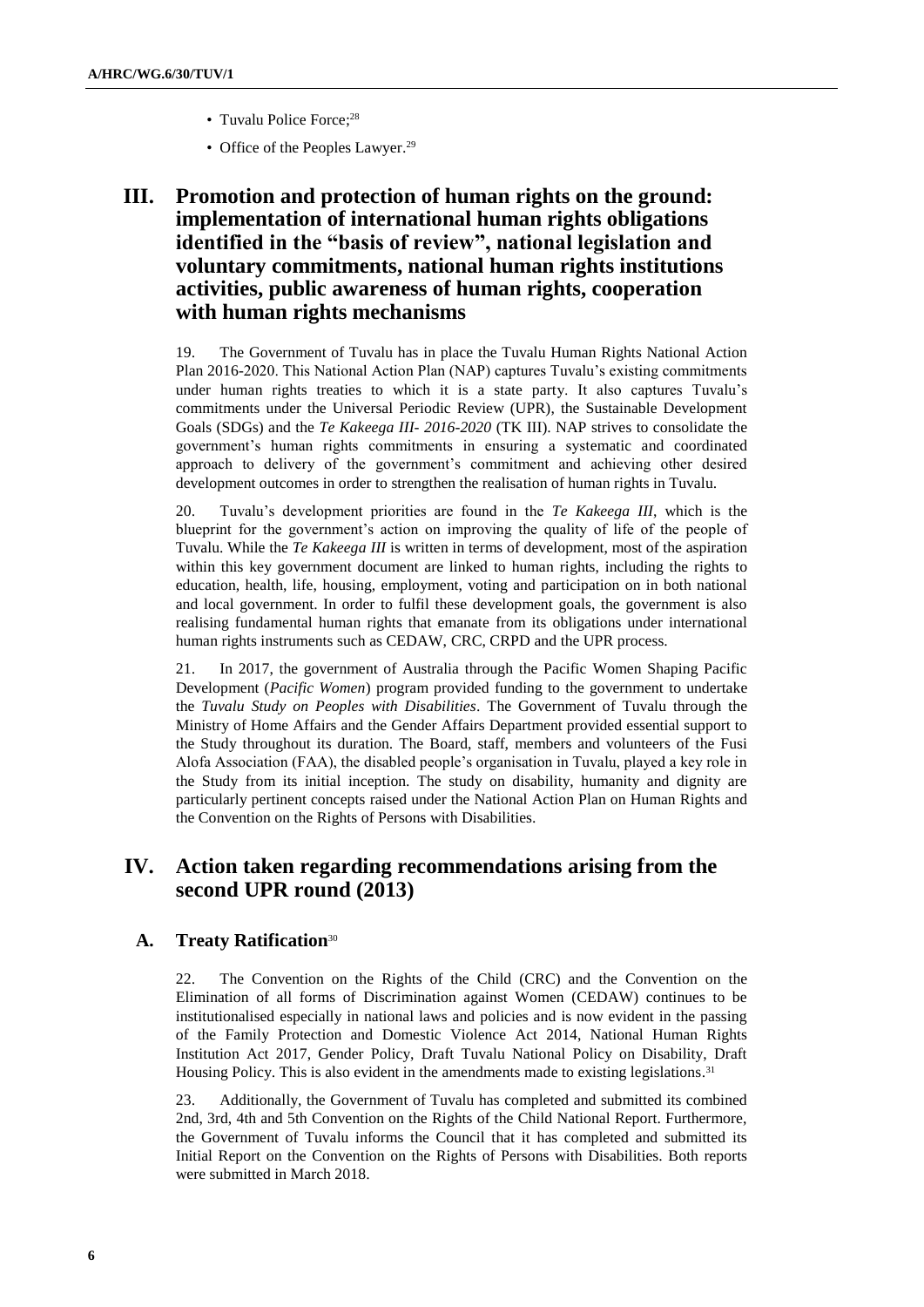24. The Office of the Attorney General has benefited from the Office of the High Commissioner for Human Rights (OHCHR) human rights training especially on *Human Rights Indicators (2017)*, S*ocial and Cultural Rights and Human Rights indicators (2017)*; *Training on the Convention on the Rights of Persons with Disabilities (2016)* and *Benefits of and Challenges to the Ratification and Implementation of UNCAT (2016)*.

25. The government of Tuvalu will progressively realise the ratification of the *Convention against Torture, Cruel, Inhuman and Degrading Treatment CERD – Convention on the Elimination of all forms of Racial Discrimination, Convention on the Rights of Migrant Workers and their Families and CED – Convention against Enforced Disappearances.*

26. The government of Tuvalu will be participating in its first COSP (Council of State Parties) meeting in June 2018. The government of Tuvalu will be represented by officials from the Ministry of Home Affairs and Rural Development and the Office of the Attorney General. In addition, the Government of Tuvalu is also looking forward to its constructive dialogue with the CRC Committee and the CRPD Committee on both the national reports submitted.

27. The government of Tuvalu informs the Human Rights Council that Cabinet in its *Special Meeting 13/12 on the 15 March 2012<sup>32</sup>* endorsed the proposal to accede to the Rome Statute which establishes and governs the International Criminal Court (ICC). It is envisaged that the accession to the Rome Statute will be progressively realised before the next reporting cycle. In addition, the Agreement on the Privileges and Immunities of the ICC will be progressively realised after national formal process have been adhered to.

28. Further, Cabinet in its Special Meeting in 2013 agreed to the ratification of the CRC Optional Protocols. This will be progressively realised and reported in the next UPR reporting cycle.

29. The Office of the People's Lawyer (OPL) have forged bilateral agreement with Fiji Legal Aid Commission for provision of internship and training programs for the staff of the OPL. To date the partnership has seen two OPL staff undergo prosecutorial and legal defence training with the Fiji Legal Aid Commission.

#### **B. Domesticating – Amending National Laws**<sup>33</sup>

30. The Government of Tuvalu has incorporated provisions of the CRC and CEDAW in national laws and policies namely the Family Protection and Domestic Violence Act 2014, National Human Rights Institution Act 2017, and Labour and Employment Relations Act 2017.

31. Tuvalu has also amended the Island Courts (Amendment) Act 2017, Tobacco Control (Amendment) Act 2017, Alcoholics Drinks (Amendment) Act 2017, The Leadership (Amendment) Code 2017, Marriage (Amendment) Act 2017 to ensure that it is consistent with its obligations under the Convention on the Rights of the Child.

32. The Government of Tuvalu is in the process of holding second round of consultation on the Child Protection and Welfare Bill 2017. The CP&W Bill 2017 is the first law in Tuvalu to make comprehensive provision for issues related to the rights, protection and welfare of children in accordance with the principles and provisions of the Convention on the Rights of the Child. The proposed law will empower the government to take action to ensure that children are protected whenever necessary and promote the welfare of all children in Tuvalu. 34

33. In keeping with its national commitment to ensuring the recognition, promotion and protection of the rights of persons with disabilities and the vulnerable members of Tuvaluan society, this national report notes that there exist a Financial Scheme to provide financial support to persons living with disabilities. Further, the Department of Home Affairs and Rural Development in partnership with Pacific Women Shaping Pacific Development have undertaken a study on disability in Tuvalu.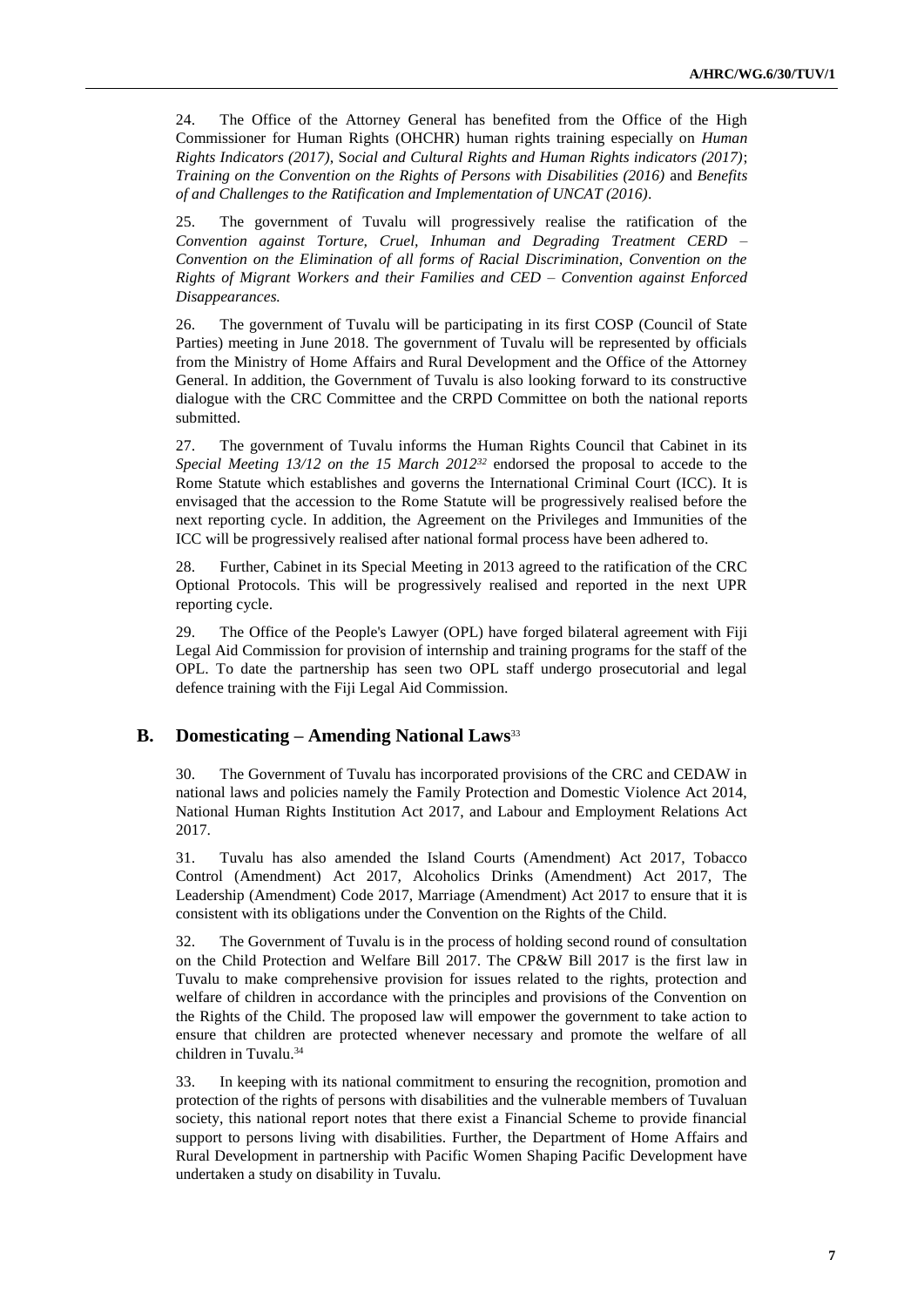34. The Government of Tuvalu informs the Human Rights Council that corporal punishment is now abolished.

## **C. Establish a National Human Rights Institution**<sup>35</sup>

35. Cabinet Meeting 10/17 on the 8th March 2017 endorsed tabling in Parliament the National Human Rights Institution Bill 2017 and the Leadership (Amendment) Code 2017. The NHRI Act 2017 was passed during the second reading of the third sitting of Parliament in December 2017. The National Human Rights Institution Act 2017 aims at providing a relevant mechanism to ensure the full promotion and protection of fundamental freedom. The Act aims at allowing access to a government system that will address abuse of human rights and fundamental freedoms.<sup>36</sup>

## **D. Youth empowerment**<sup>37</sup>

36. The National Youth Policy has undergone a review and is now in its implementation stage. The proposed changes to the National Youth Policy has been circulated nationally amongst relevant stakeholders.

## **E. Capacity building**<sup>38</sup>

37. UNICEF Pacific Regional Office have conducted training for the Tuvalu Police Force. The Police Service continues to conduct training on its subordinate legislation and Act for police officers as part of the organisations work plan and internal capacity building. UNICEF Pacific Regional Office have conducted training awareness on child protection system with the Tuvalu Police Force. The aim of the training is to increase awareness and relevance of child protection system and procedures when dealing with children who come into contact with the law.

38. The Office of the Attorney General in partnership with the Ministry of Education have conducted awareness programs in Funafuti and the outer islands on the proposed Child Protection Welfare Bill 2017 and the Policy for the Protection of all Children in Educational Institutions in Tuvalu. The aim of the nation-wide consultation was to seek national endorsement of both documents and to also raise awareness amongst government stakeholders based in the outer islands.

39. Furthermore, the Office of the Attorney General have facilitated sessions on the Child Protection Welfare Bill 2017 and the Policy for the Protection of all Children in Educational Institutions for the Office of the Peoples Lawyer, Crown Counsels, Judiciary and Ombudsman Office. The purpose of the in house session was to allow the legal fraternity to discuss, gather views on the proposed Bill and to increase their knowledge on the Bill and Policy but more importantly understand the legal process and procedure that will need to be followed.

40. The Office of the Attorney General has benefited from OHCHR human rights training especially on *Human Rights Indicators (2017)*, S*ocial and Cultural Rights and Human Rights indicators (2017)*; *Training on the Convention on the Rights of Persons with Disabilities (2016)* and *Benefits of and Challenges to the Ratification and Implementation of UNCAT (2016)*. The Government of Tuvalu will continue to seek the assistance of the OHCHR towards meaningful consideration of the eventual participation to the core international instruments on human rights.

## **F. Awareness raising**<sup>39</sup>

41. The Office of the Attorney General continues to conduct awareness programs on human rights in Tuvalu. Radio programs continues to be facilitated for the benefit of the outer island communities. Important to note is that outer island consultation on human rights, children's rights, gender, women's rights, rights of persons with disabilities,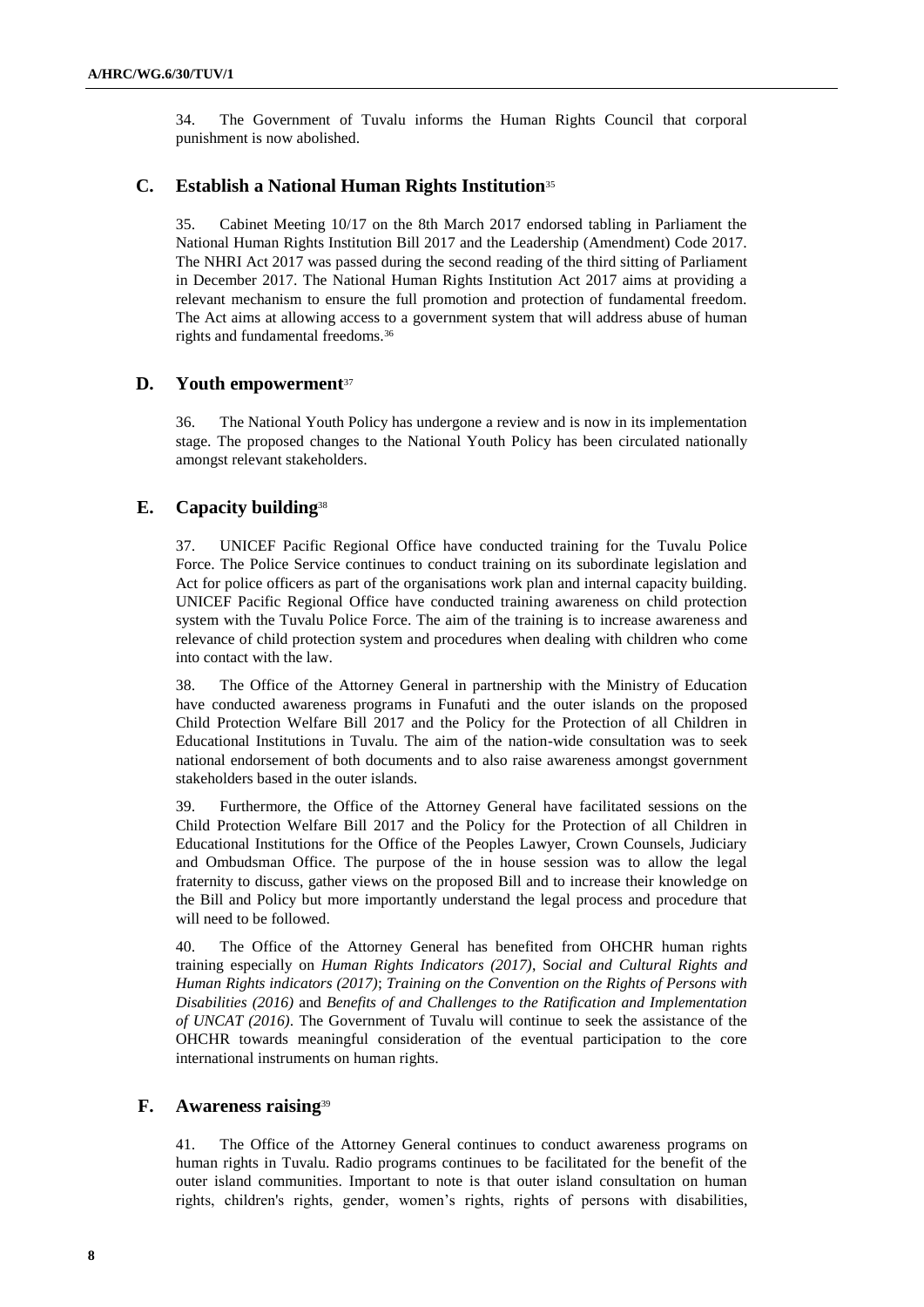legislation and policies relating to thematic issues continues to be facilitated by relevant government departments.

42. The government of Tuvalu continues to support international *Human Rights Day, World Disability Day and the White Ribbon Campaign*. The Government of Tuvalu provides financial support to the relevant government ministry and department to celebrate and raise awareness on issues relevant to their work and mandates namely ending violence against women, rights of persons with disabilities etc. The government of Tuvalu celebrates and supports the White Ribbon Day awareness and campaign that is coordinated and conducted by the Tuvalu Police Service on a yearly basis. The White Ribbon day awareness and campaign targets all parts of the community including schools and other educational institutions. The White Ribbon awareness and campaign also targets community leaders, church leaders, youths, women, persons with disabilities and relevant government Ministries and Departments. The Gender Affairs Department of the Government of Tuvalu continues to conduct awareness raising campaigns with major stakeholders in the country to advancing gender equality.

43. The Department of Home Affairs and Rural Development in partnership with the Office of the Attorney General and Fusi Alofa have raised awareness on the Convention on the Rights of Persons with Disabilities including the development of the Draft Tuvalu National Policy on Disability and the finalisation of the Initial report on the Convention on the Rights of Persons with Disabilities in Funafuti and the outer islands. The consultation included representations from parents, teachers, students, NDPO, Youth, Faifeau's,<sup>40</sup> Kaupule, <sup>41</sup> Island Magistrates, Police and Prison officers, Medical staff and People's Lawyer.

44. Additionally, the Education Department have started coordinating and facilitating training awareness programs for senior staff members on the Convention on the Rights of the Child. The purpose of the training and awareness programs is to equip staff members with information and knowledge and to also inform them on how to apply and implement the principles of the Convention on the Right of the Child in their work and activities.

45. The Education Department is now working closely with the SPC/Regional Rights Resource Team to integrate Social Citizens into the curriculum. This is inline with the outcomes of the promotion of social citizens through education consultation. To date, copies of the curriculum for Health Science, Social Science, science and climate Change education have been sent to the Pacific Community/Regional Rights Resource Team (RRRT) for review. This initiative will commence in 2018.

#### **G. Special procedures**<sup>42</sup>

46. The Government of Tuvalu wishes to inform the Human Rights Council that it has extended a standing invitation to all thematic special procedures on the 26th April 2013 in principle. Government protocol dictates that the Department Coordinating Committee will approve the formal process before subsequent approval by Cabinet prior to formalising the invitation of the mandate holder.

#### **H. Protection of vulnerable groups**<sup>43</sup>

47. To date, the government of Tuvalu has yet to ratify the Optional Protocol to the Convention on the Rights of Persons with Disabilities. It has not made any reservations on the Optional Protocol to the Convention on the Rights of Persons with Disabilities. It is the intention of the Office of the Attorney General and the Ministry of Home Affairs that further consultation is needed to fully discuss the ratification of the OP CRPD before making a formal commitment. As formal process dictates, cabinet will have to give formal endorsement before making the commitment to be bound by the Optional protocol. This report informs the committee that this will be progressively realised.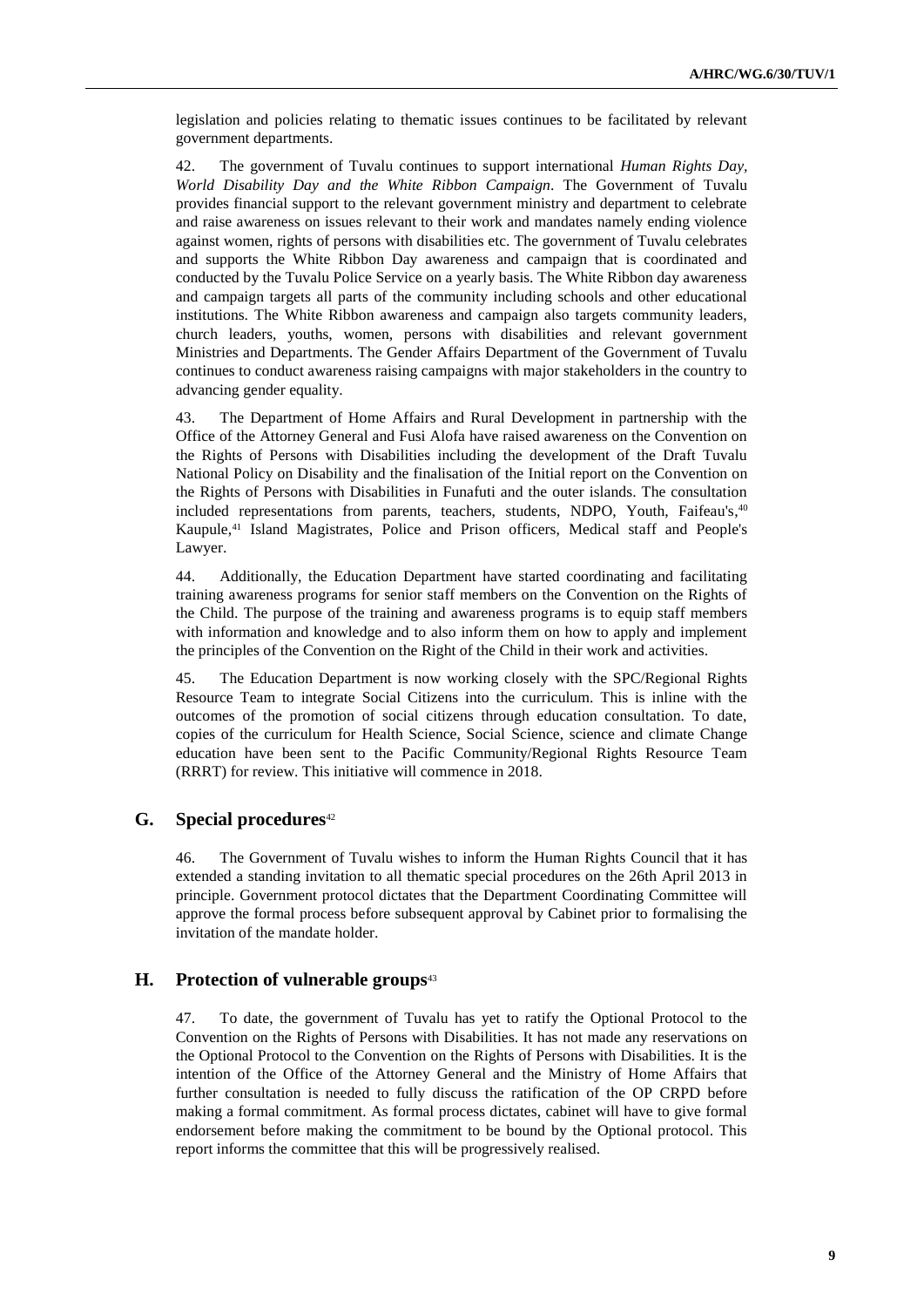48. Some notable assistance provided and available for persons with disabilities include: *(a) donor assistance from UNICEF to Fusialofa – including scholarships; (b) APTC training on sign language and (c) assistance by the judiciary in relation to cases involving persons with disabilities.*

49. Further, the *Tuvalu Gender Policy 2014-2016* discusses women with disabilities in various key thematic areas namely: (a) specific situations of rural women and girls with disabilities are addressed through all legislation, adopt measures to facilitate access to employment for women with disabilities, (b) create a gender sensitive environment in the Falekaupule, Kaupule and Parliament to enable women participation at all levels, including for women with disabilities*,* recognition of gender based violence experienced by women with disabilities and adoption of adequate measures to prevent it and (c) protect women, strengthen capacity of police officers and health care service providers to respond to victims with a gender sensitive approach including women with disabilities."

50. The *Family Protection Domestic Violence Act 2014* has been passed and commenced as an Act of Parliament in December 2014. The Family Protection and Domestic Violence Act 2014 provides for a guarantee for women and children including those living with disabilities protection from all forms of violence namely sexual, economic, emotional and physical. The Family Protection and Domestic Violence Act 2014 also imposes mandatory responsibilities on the part of service providers to expediently attend to cases of violence in the home. In addition, the government of Tuvalu through cabinet on the 22nd March, 2017 endorsed the establishment of the Family Protection Fund subject to operating under the Tuvalu Development Fund. <sup>44</sup> Significant to the establishment of the fund is the opportunity for child survivors of domestic violence and access for mothers in domestic violence to access as per the criteria and developed operational policy.

51. Furthermore, the Office of the Attorney General in partnership with the Pacific Community/RRRT is currently undertaking a *Family Protection and Domestic Violence Baseline*. The baseline is aimed at identifying and improving existing mechanisms that can be used to promote the current work on eliminating violence against women in Tuvalu. It is envisaged that the findings of the baseline will assist in the strengthening of ongoing work of the Tuvalu Police Force and relevant government and NGO stakeholders in eliminating violence against women in Tuvalu.

52. The Police Force continues to conduct awareness and outreach program to communities including strengthening the process of investigation on violence against women. The Tuvalu Police Force in ensuring that accountability for perpetrators for violence and increasing the victims access to justice, ensures that the rights of victims are given during investigations and ensures that only the Senior Magistrates attends to the case. Important to note is that rights of the perpetrators<sup>45</sup> is also provided during the course of the investigations. Also, as part of its internal strategy to reduce domestic violence, the Tuvalu Police Force has in place: (a) no drop policy; (b) issuing of police orders, and (c) arrest of offenders.

53. The Government of Tuvalu will in the second quarter of 2018 undertake a legislative compliance review with the aim of aligning national laws and policies with the Convention on the Rights of Persons with Disabilities. The legislative compliance review will allow relevant government ministries and or departments to make necessary changes to laws and policies relating to persons with disabilities. The Ministry of Home Affairs and Rural Development in partnership with the Office of the Attorney General and the Pacific Island Forum Secretariat in partnership with UNESCAP will undertake this initiative in the first quarter of 2018.

54. Part 5 of the *Labour and Employment Relations Act 2017<sup>46</sup>* provides for equal employment opportunities. Section 50 *(Prohibition of discrimination)* provides for nondiscriminatory section in the area of employment. Section 50 of the Act states that "*an employer shall not discriminate, directly or indirectly, against any employee or prospective employee in respect of recruitment, training, promotion, against any employee or prospective employee to recruitment, training, promotion, terms and conditions of employment, termination of employment, or other matters arising out of employment relationship, for a prohibited reason.* In addition, sub section 2 states that, a prohibited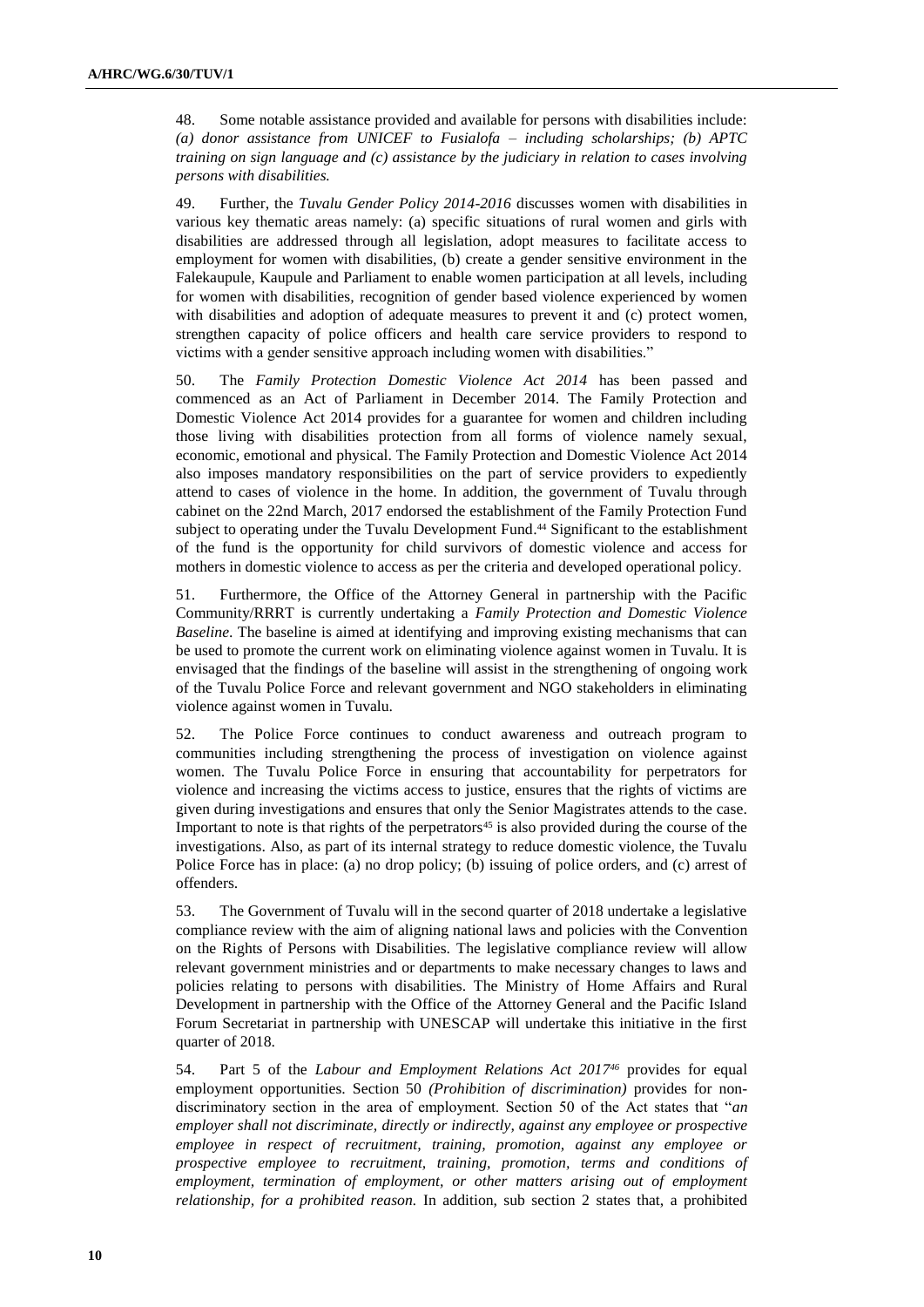reasons is a reason that is affected by any of the following attributes of the employee or prospective employee, whether actual or perceived: *ethnic origin, race, colour, national extraction, social origin, social class or economic status; or gender, sex, pregnancy, marital status, sexual orientation or family responsibilities; or age, state of health, HIV/AIDS status, or disability; or religion or political opinion; or trade union membership or activity; or involvement in any dispute, an investigation or legal proceedings.*

55. As of July 2017 women represent 45% of the entire government workforce with  $47.5\%$  (46) of level  $1-4^{47}$  officers. The Government of Tuvalu ensures that gender equity is applied across all process and procedures internally and gender inclusiveness in meetings, committees and forums. The GoT recognises the cross cutting nature of gender issues and therefore takes into account the integration of gender perspective in all government activities.

56. Tuvalu General Administrative Order Cap 4. 24.1 states that all female officers, regardless of status, shall be granted maternity leave in accordance with the provisions of Labour and Employment Relations Act 2017. Section 30 of the Act<sup>48</sup> states that a female employee, upon production of a medical certificate from a medical practitioner confirming the expected date of delivery of a child shall be entitled to leave from work for 12 weeks to be taken around the time of the birth of that child and whilst absent from work shall be entitled to be paid by her employer 100% of the wage or salary she would have earned had she not been subagent from work. Additionally, the  $Act^{49}$  further allows female employee who is nursing a child under 12 months of age, one hour twice a day as nursing breaks and hours will be counted as hours worked for the purposes of calculating wages.

57. The government of Tuvalu informs the Council that under *Section 29 of the Education Act* no teacher, other than a head-teacher, shall administer corporal punishment to any pupil. Additionally, if a head-teacher administers corporal punishment to any pupil, he shall record details of the punishment administered and the offence for which the corporal punishment was administered in a book to be kept at the school for that purpose. The *Education (Amendment) Act 2017* provides more protection for children within schools. *Section 29 of the Education* has been repealed in its entirety as it contradicts the principles enshrined in the Convention on the Rights of the Child in protecting and respecting the rights and dignity of children. The amendment prohibits corporal punishment in any form and manifestation.

58. The *Island Court (Amendment) Act No 5 of 2017* provide protection for children within the island court setting, especially with regards the treatment of young offenders. The amendment abolishes physical punishment as a form of criminal sentence by the Island Courts.

59. Awareness campaigns have been carried out in schools in Vaitupu on Primary and Secondary School on bullying. The Gender Affairs Division have conducted awareness after consultations with Ministry of Education Youth and Sports on the effects of traditional roles and how they are seen as root causes for school bullying. Additionally, the Tuvalu Police Force during *White Ribbon* day conducted awareness program on all forms of violence (particularly domestic and child violence).<sup>50</sup>

#### **I. Good governance/election**<sup>51</sup>

60. The Office of the Prime Minister has published a notice for a by-election for the Nukufetau Constituency and was completed in 2013. This recommendation has been fulfilled by the government of Tuvalu.

#### **J. Food security**<sup>52</sup>

61. As a member of the international community, Tuvalu has committed to realising the SDGs. <sup>53</sup> The SDGs complement Tuvalu's ongoing and existing development priorities in the TK III as well as other international human rights commitments. However, as envisaged by the United Nations, the goals are, over a 15-year period, envisioned to *end poverty,*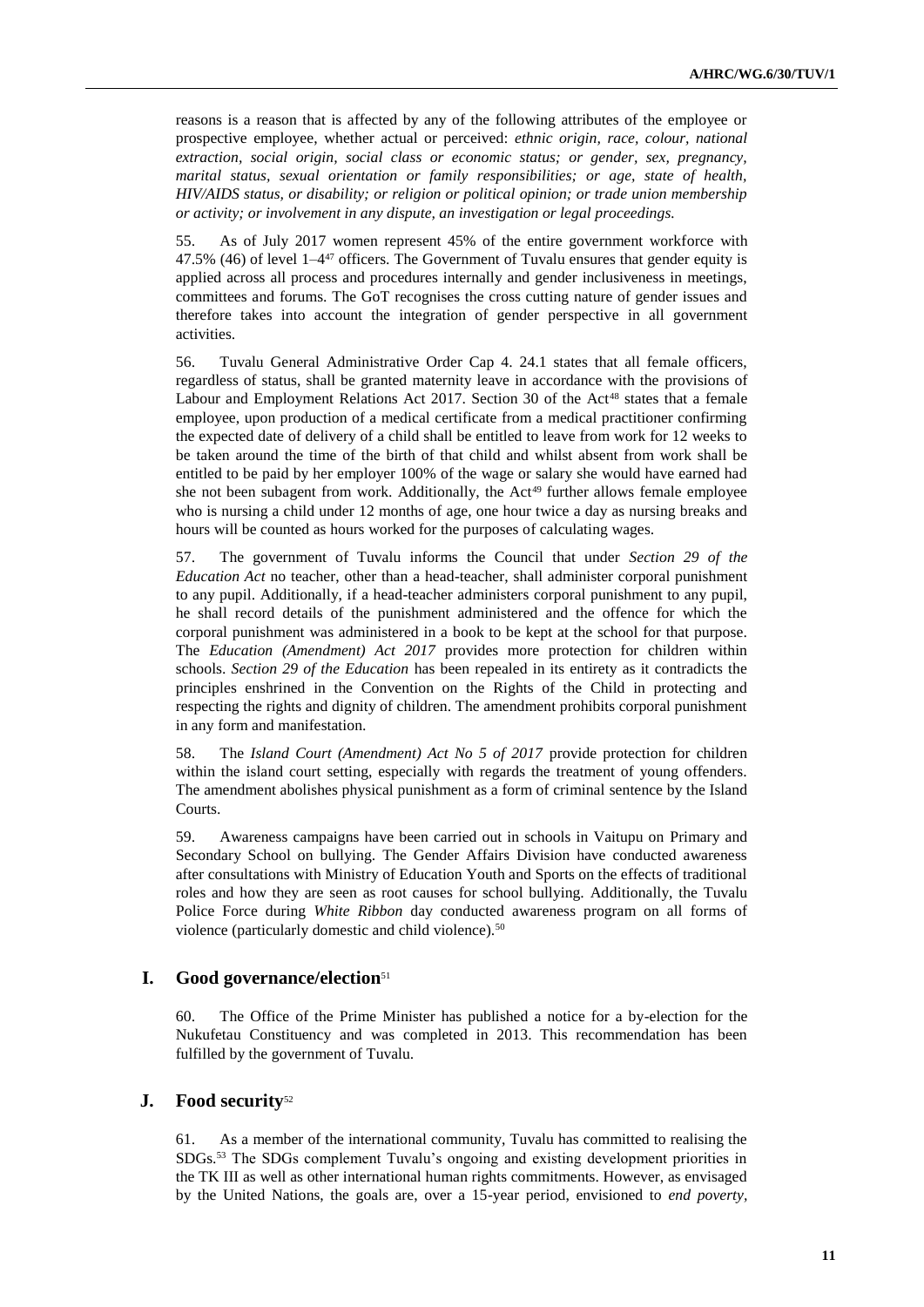*protect the planet, and ensure prosperity for all***,** while welcoming the participants on of all people in a country. Tuvalu will continue to work with development partners and donors to realise progress around some of these crucial areas especially on food security.

62. The TK III also draws from the Small Island Developing States (SIDS) S.A.M.O.A Pathway. This demonstrates the correlation between the existing commitments of Pacific governments to SDGs and the commitment of SIDS to the 15 priority areas that are within the SIDS strategy, which are drawn from the Barbados Programme of Ac on and the Mauritius Strategy. These 15 priority areas include sustained and sustainable, inclusive and equitable economic growth with decent work for all; climate change, sustainable energy, disaster risk reduction, oceans and seas, food security and nutrition; water and sanitation; sustainable transportation; sustainable production and consumption; management of chemicals and waste; health and NCDs; gender equality and women's empowerment; social development; biodiversity and invasive alien species.

63. Currently, the Government of Tuvalu currently has four food security projects. The food security projects is funded by the Secretariat of the Pacific Community. The food security projects are implemented in Nanumanga, Nui, Funafuti and Vaitupu. The Department for Agriculture also provides seedlings to farmers in the mentioned islands to help them in their *pulaka* farm endeavours.

### **K. Water and sanitation**<sup>54</sup>

64. The Sustainable and Integrated Water and Sanitation Policy complements other national frameworks, including Te Kaniva (National Climate Change Policy), the Strategic National Action Plan (SNAP), National Biodiversity Strategy and Action Plan (NBSAP), the National Action Plan to combat Land Degradation and Drought (NAP), and the National Adaptation Program of Action (NAPA). It is intended that measures for the implementation of the policy will be further progressed through the finalisation of Tuvalu's national IWRM Plan.

65. The WSP adopts the following guiding principles: (a) access to safe drinking water and sanitation is a fundamental human right. Access to facilities should not be confined to certain sectors of the community, and the WSP aims to ensure that the daily needs of all Tuvaluan's, including the most vulnerable, are met; (b) water is everyone's business, and all Tuvaluan's have a role in the management of water and sanitation. The effective implementation of the WSP will depend on the success of integration, coordination and collaboration between responsible ministries, departments, Kaupule, non-government organisations, the private sector, civil society and international partners. The WSP encourages the effective participation of community stakeholders in planning, setting of rules and standards, implementation, monitoring and evaluation. The WSP also recognises that women have a key role in the management of water; (c) water and sanitation services in Tuvalu should, over the longer term, operate on a sustainable basis. The WSP acknowledges the importance of ongoing partner support to help address some of Tuvalu's more serious water and sanitation challenges, but also recognises that, over time, a more sustainable footing is needed for our water and sanitation services; (d) managing risk is more effective than responding to consequences. The WSP recognises that managing the water-related impacts of climate variability and climate change requires a risk-based approach, and adaptation to these impacts requires integration of effective risk reduction strategies across all sectors; and (e) effective water management is an important national response to the impacts of climate change.

66. In addition, the goals of the Sustainable and Integrated Water and Sanitation Policy 2012-2021 is to: (a) to provide a safe, reliable, affordable and sustainable water supply; (b) to manage and conserve scarce water supplies; (c) to establish and maintain effective early warning and response systems; (d) to enable effective, equitable and integrated governance of water and sanitation; (e) to increase community awareness and participation in the management of water and sanitation; (f) to improve access to reliable, affordable and environmental sustainable technologies; and (g) to improve the affordability of water and sanitation services and increase access to sustainable sources of finance.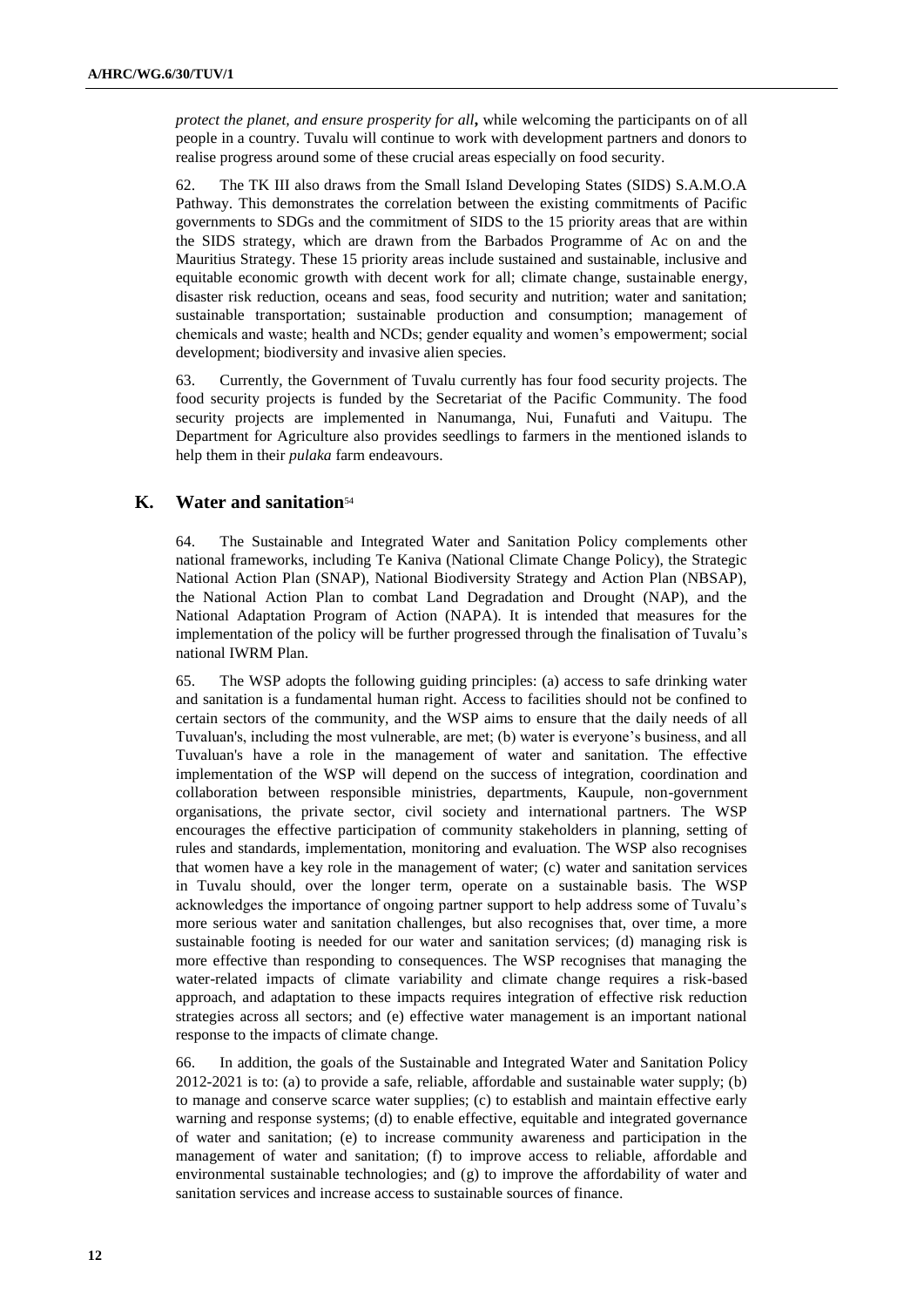#### **L. Access to education and gender in education**

67. The implementation of the Tuvalu Education Sector Plan III 2016-2020 (TESP III) includes all sectors of the Education Department from ECCE, Primary and Secondary level as well as TVSD. The department has also developed overarching work plan by mapping out the original sector plan to cover a period of 5 years, and identifying the relevant units/sectors to work on achieving the desired deliverables. In addition, officers who visit schools during information roll out need to follow up on schools progress of the work on the sector plan on a monthly basis.

68. Education in Tuvalu is free for all under the free education initiative that was approved by Cabinet in 2016. As such all students regardless of gender, attend school. The Department of Education, through the head teachers and school committees of all school retain attendance of children on a particular day, it is the responsibility of the school of the school committee to follow it up with parents of whose children do not attend class. This initiative and practice has deterred students from missing class. Records of students attendance to classes are communicated to the department monthly where they are stored under TEMIS.

## **M. Persons with disabilities implementation**<sup>55</sup>

69. The Social Development Policy Project – Social Data report 2015 notes that there is no clear definition of persons with disabilities. Additionally, the Government of Tuvalu *Support Scheme for the Most Vulnerable Persons with Disability* provides for a definition of disability that is in line with the Convention. In addition, the Tuvalu Education Strategic Plan 2011-2015 is aimed at implementing a policy for Inclusive Education for All and to explicitly define a person with disability, professional development to enable teachers to identity and support students with special needs, provide enabling learning environments, incorporate regional strategy on disability and to explore cost effective possibilities of distance and flexible learning system to reach out to remote schools.

70. There is no existing substance in law and or policy that provide for provisions of 'reasonable accommodation, however, national plans are on the way within the education department and other stakeholders to implement the principle with available resources and support of relevant stakeholders. The education department with its available resources have practices in place to accommodate learning for persons with disabilities.<sup>56</sup>

71. Fusi Alofa has a qualified sign language teachers to assist students with disabilities. Sufficient to note that ramps are available for reasonable access to the Fusi Alofa school, office and facilities. The Education Ministry also provides funding to Fusi Alofa to assist with the educational needs of children with special needs. This mechanism was implemented so that children with special needs are not only given adequate recognition but to also enjoy the right to education.

72. Additionally, section 14 of the Falekaupule Act – *Qualification of voters* states that every person who — (a) has attained the age of 18; (b) is a resident in the Falekaupule area; and (c) has paid rates to the Kaupule or has been exempted under section  $86(2)$  (1) or  $88$ , is entitled to be registered as a voter and, when so registered, to vote at the election of a member of the Kaupule in that area. This is inclusive of persons with disabilities who are eligible to vote. However, s15 states that no person who is certified to be insane or otherwise adjudged to be of unsound mind under any law for the time being in force in Tuvalu shall be entitled to vote in an election of a member of a Kaupule. 57

73. The Family Protection and Domestic Violence Act 2014 recognises that women with disabilities also encounter violence in the home. The Family Protection and Domestic Violence Act stipulates that women living with disabilities should be afforded the same protection as any other women and or victims of violence. It calls on the relevant authorities to provide urgent and timely assistance to women living with disabilities who are victims of violence.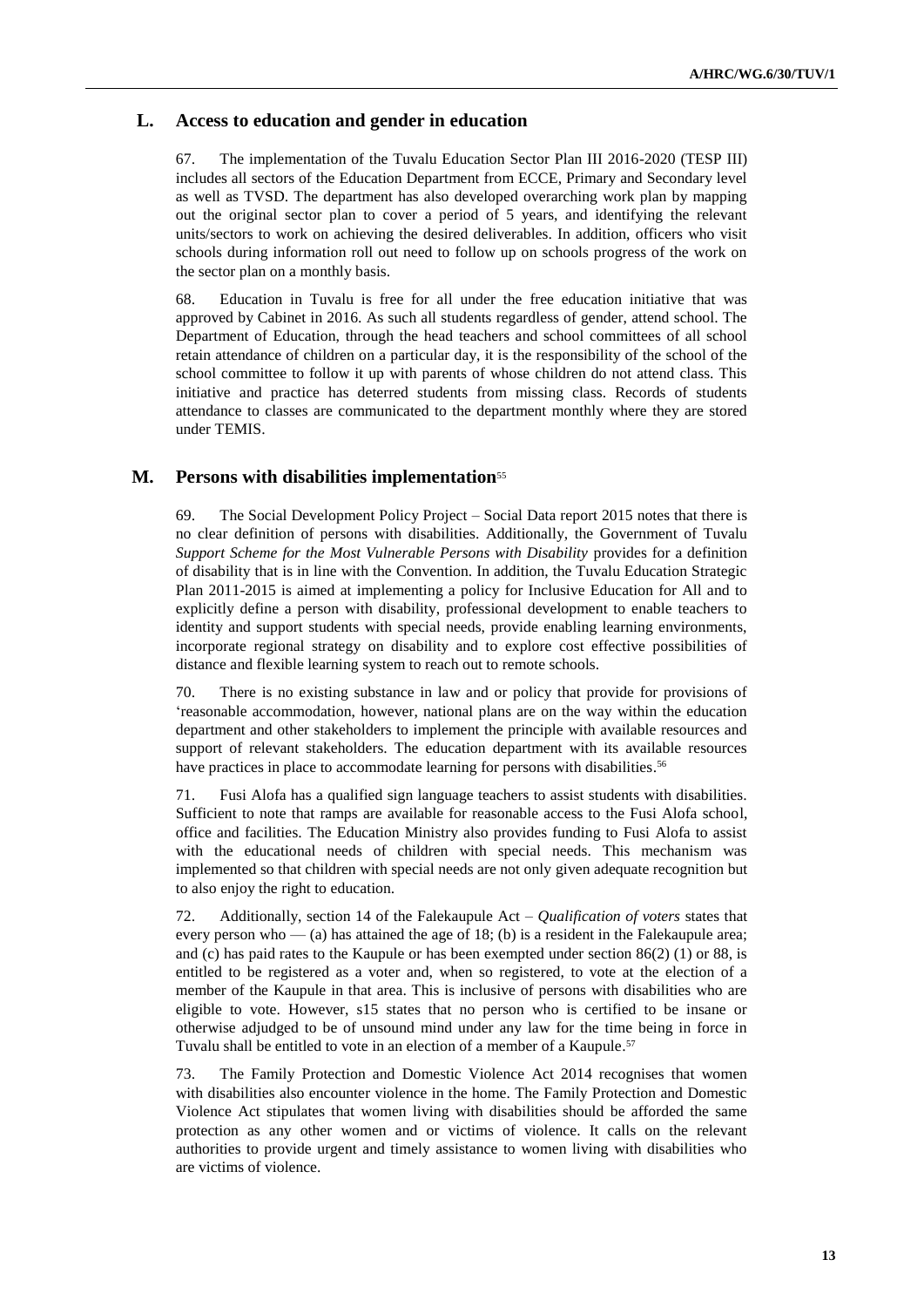74. In addition to the above, the government of Tuvalu currently have in place a Support Scheme for the Most Vulnerable Persons with Disability. The support scheme recognises that persons with disabilities live in conditions of poverty, and, in this regard recognises the critical need to address the negative impact of poverty on persons with disabilities in Tuvalu and to provide financial assistance to citizens of Tuvalu who are eligible. The beneficiary under the scheme is entitled to receive a payment of AUD\$70.00 per month in accordance with the provisions of the scheme.

75. The Tuvalu National Disability Coordinating Committee's primary role is to assist the Government and People of Tuvalu in coordinating and monitoring the implementation of Tuvalu's obligations under the Convention.

76. The Ministry of Education currently provides *S*pecial School (MoE) Gran*t f*or Fusi Alofa. The grant provided has allowed the Fusi Alofa to provide educational services for children with special needs in Tuvalu. The grant pays for the teachers that are currently managing the school for children with special needs. In addition to the above, the 2012 Census for the first time included persons with disabilities in its interviews and overall scope of work. The 2007 Demographic & Health Survey included indicators into domestic violence on women and children. Also, important to note is that persons with disabilities particularly the mentally incapacitated can travel to any of the outer island without paying for boat fares or accompanying costs.

77. Additionally, the Public Health Unit and Non-Communicable Disease Committee have facilitated awareness and training programmes for relevant stakeholders including the National Disability Organisation on non-communicable disease and better healthy lifestyle. The Government of Tuvalu notes that there is an urgent need to fully include persons with disabilities in national data gathering and statistics. The initial report also notes that whilst this was barely done in the past, more attention will be made to be more inclusive in the future work and activities. Additionally, the Ministry of Health has currently modified it's building and premises to be more accessible for persons with disabilities. It has also facilitated the provision of wheelchairs for persons with disabilities who need them.

78. Further the Tuvalu National Disability Coordinating Committee under s5(1) (d), (e) has as its core functions to: *(d) make recommendations on legislative and policy actions to be undertaken to ensure the effective implementation of the CRPD; (e) Coordinate the adoption of legislation and administrative measures to promote the human rights of Persons with Disabilities.*

79. The Government of Tuvalu through the Draft Tuvalu National Policy on Disability has identified 12 priority areas. These 12 areas have been identified after thorough consultations with persons with disabilities and relevant government stakeholders. 58 Important to note that the identified 12 key priorities will be progressively realised. The priority areas, have identified specific objectives and accompanying activity that will need to be undertaken to fulfil the enjoyment of the priority areas. In addition, the Draft Tuvalu National Disability Policy has an accompanying Implementation Plan. The implementation plan has identified activities under each key priority that will need to be implemented to allow and ensure that the rights of persons with disabilities are recognised. It also identifies key government department that will be working in partnership with Fusi Alofa to implement the identified activities.

80. The report notes that, in accordance with the *Falekaupule Act Schedule 3 Cap 4.08,*  the Falekaupule (Assembly of Traditional Leaders), in conjunction with the Government, is to provide *for and grant sums of money towards the maintenance and welfare of children and young persons and of the aged, destitute or infirm*. The Government of Tuvalu will work with the relevant government ministry and department to ensure that the word disability is included in this clause of the mentioned Schedule.

#### **N. Climate change**<sup>59</sup>

81. Tuvalu continues to implement its NAPA to address the impacts of climate change. NAPA 1 Project took care of three adaptation projects that was prioritised by the people of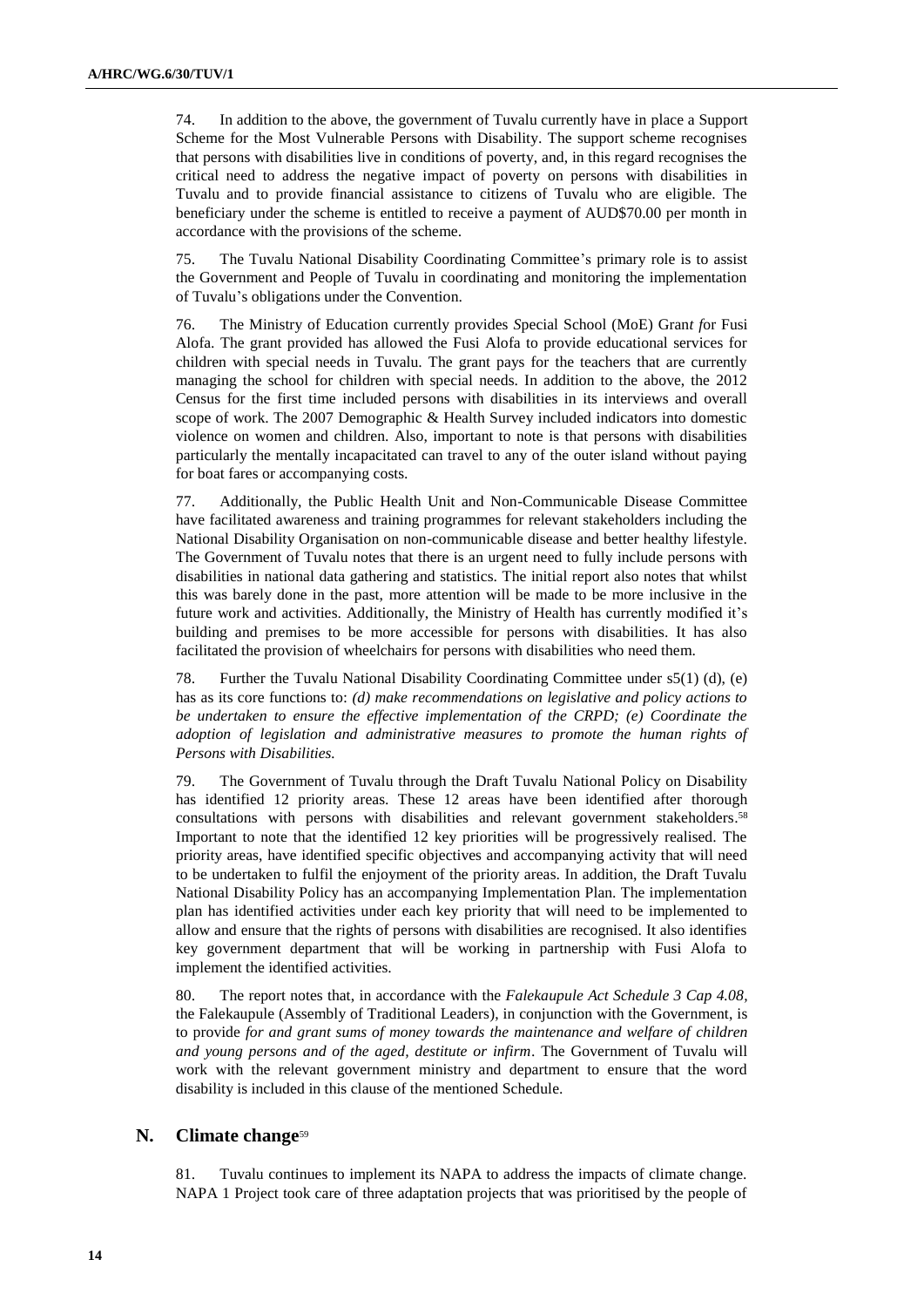Tuvalu and that is the (i) Coastal Protection, (ii) Food Security, and (iii) Water Security. The NAPA 1 Project was funded by GEF with UNDP as the Implementing Agency. The NAPA 1 Project is now completed and closed. NAPA Project (NAPA 2) is funded by GEF with UNDP as the Implementing Agency. This project is focused on three key themes namely (i) strengthening Community Based Conservation Programmes on highly vulnerable nearshore fisheries, (ii) strengthening Community Disaster Preparedness and Response Potential and (iii) enhanced capacity of communities to access internal/external financing for community-based climate change adaptation through existing participatory planning processes. NAPA 2 is currently being implemented and is expected to finish by the end of 2018.

82. Partnerships developed with bilateral and multilateral partners, with a total of 33 active projects related to climate change and disaster risk reduction being implemented across government (as at January 2018). This includes NAPA2, Tuvalu Coastal Adaptation Project (Green Climate Fund), Institutional Strengthening for Pacific Island Countries to Adapt to Climate Change (USAID), Tuvalu Integrated Vulnerability Assessment (NAP Global Network), Strengthening Water Security in Vulnerable Island States (NZ Aid). In late 2017 the GEF has approved the PIF for a sub-regional project for Pacific LDCs on Health and Climate Change. This project will implement the last priority of adaptation priorities identified in Tuvalu NAPA.

83. EU-UNESCAP Pacific Climate Change and Migration Project implemented in Tuvalu (completed in December 2016). Building on from UNESCAP's project, GIZ is implementing the Sustainable Management of Human Mobility in the Context of Climate Change Project (November 2017–April 2020) which focuses on improving applied knowledge on climate-induced human mobility in the Pacific. Draft UN resolution on the rights of persons displaced by the impacts of climate change endorsed by the Pacific Island Leaders in September 2017. A regional platform for disaster displacement organised by the International Organisation for Migration in Suva, 14–16 February 2018. The platform deliberated on key terminologies such as 'migration' and 'displacement' in relation to climate change and negotiations took place on the UN Global Compact for Safe, Orderly and Regular Migration.

#### **O.** Laws relating to nationality<sup>60</sup>

84. The laws of Tuvalu provide for safeguards against statelessness. The birth of every child born in Tuvalu shall be registered by the registrar for the district in which the child was born by entering in a register kept for that district such particulars concerning the birth as may be prescribed: provided that where a living new-born child is found exposed and no information as to the place of birth is available, the birth shall be registered by the registrar for the district in which the child is found. (2) The following persons shall be qualified to give information concerning a birth, that is to say: (a) the father and mother of the child; (b) any person present at the birth; (c) any person occupying at the time of the birth any part of the house wherein the child was born and having knowledge of the child having been born in the house; (d) any medical practitioner or midwife in attendance after the birth and having personal knowledge of the birth having occurred; (e) any person having charge of the child.<sup>61</sup>

## **V. Achievements, best practices, challenges and constraints**

85. The Government of Tuvalu informs the Human Rights Council of the significant progress made in relation to its obligations and commitment on human rights. Some of the more notable achievements include:

- Child Protection and Welfare Bill 2017;
- Policy for the Protection of all Children in Educational Institutions in Tuvalu;
- Completion of the 2nd, 3rd, 4th and 5th combined CRC National Report;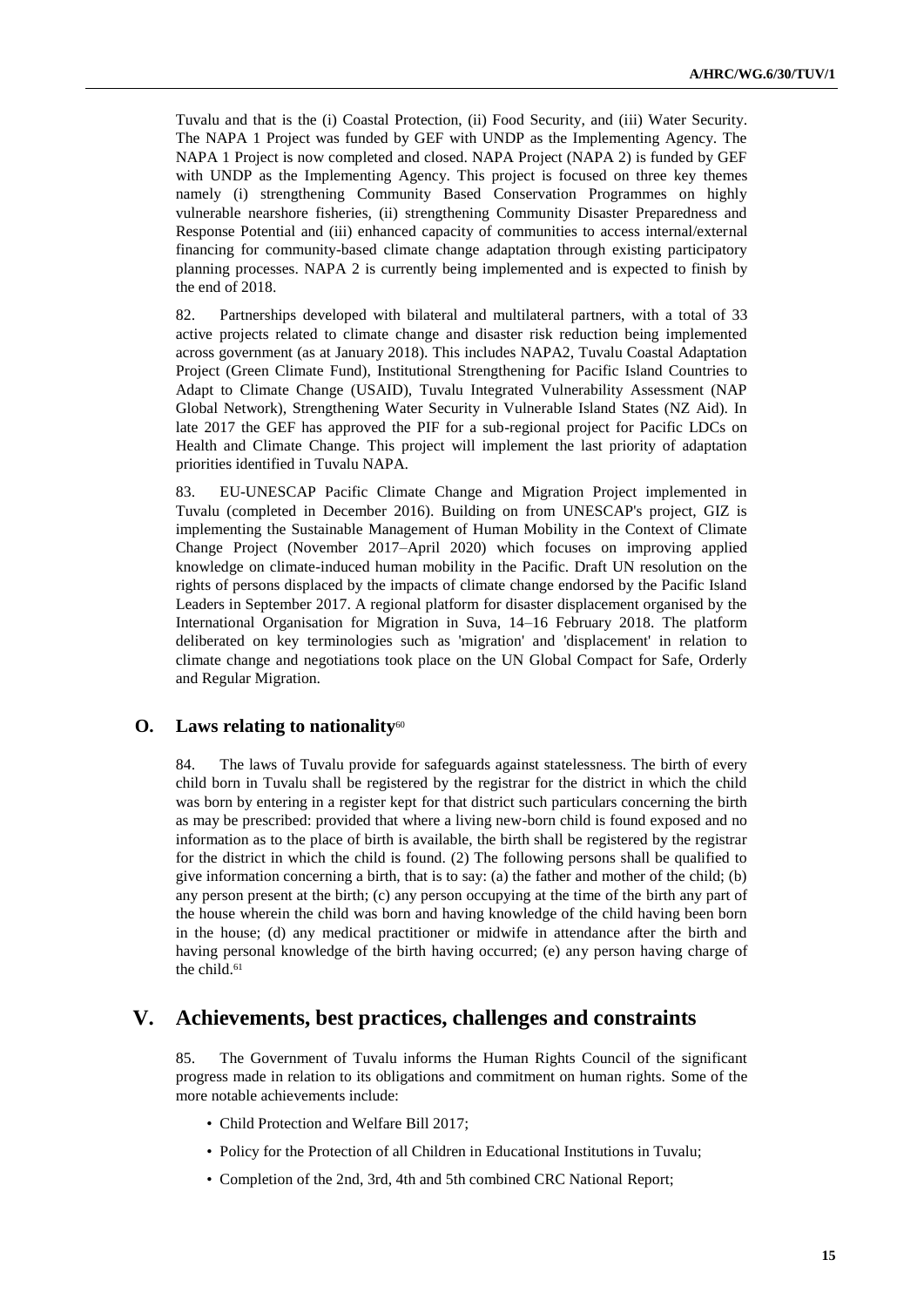- Completion of the Initial report on the Convention on the Rights of Persons with Disabilities;
- Draft Tuvalu National Policy on Disability;
- National Action Plan on Human Rights 2016-2020;
- Family Protection and Domestic Violence Act 2014;
- Family Protection and Domestic Violence (Amendment) Act 2016;
- National Human Rights Institution Act 2017;
- Leadership (Amendment) Code 2017;
- Marriage (Amendment) Act 2016;
- Tobacco Control (Amendment) Act 2017;
- Penal Code (Amendment) 2016;
- Labour and Employment Relations Act 2017.
- 86. Additionally, of significance is the:
	- Establishment of the Child Protection Desk;
	- Creation of the Child Protection Manager;
	- Establishment of the National Coordinating Committee on Children's Rights;
	- Establishment of the Tuvalu National Disability Coordinating Committee; and
	- Establishment of a Child Protection and School Safety Officer (Technical Adviser) to volunteer and to provide support to the Education Office (Safe Schools and Child Protection).

87. The Government of Tuvalu informs the Human Rights Council that central to the ongoing work on human rights realisation are challenges and constraints namely:

- Climate change;
- Lack of financial resource:
- Lack of technical resource;
- Competing national priorities;
- Geographically sparse out-islands;
- Unreliable vessels for consultation and awareness in the outer islands.

# **VI. Key national priorities and initiatives and commitments that the State concerned has undertaken and intends to undertake to overcome those challenges and constraints and improve human rights situations in the State**

88. The government of Tuvalu uses the Te Kakeenga  $III^{62}$  as the baseline for identifying national priorities and key commitment areas namely:

- Climate Change;
- Good Governance;
- Health and Social Development;
- Island Development;
- Private Sector Development;
- Education and Human Resources;
- Natural Resources;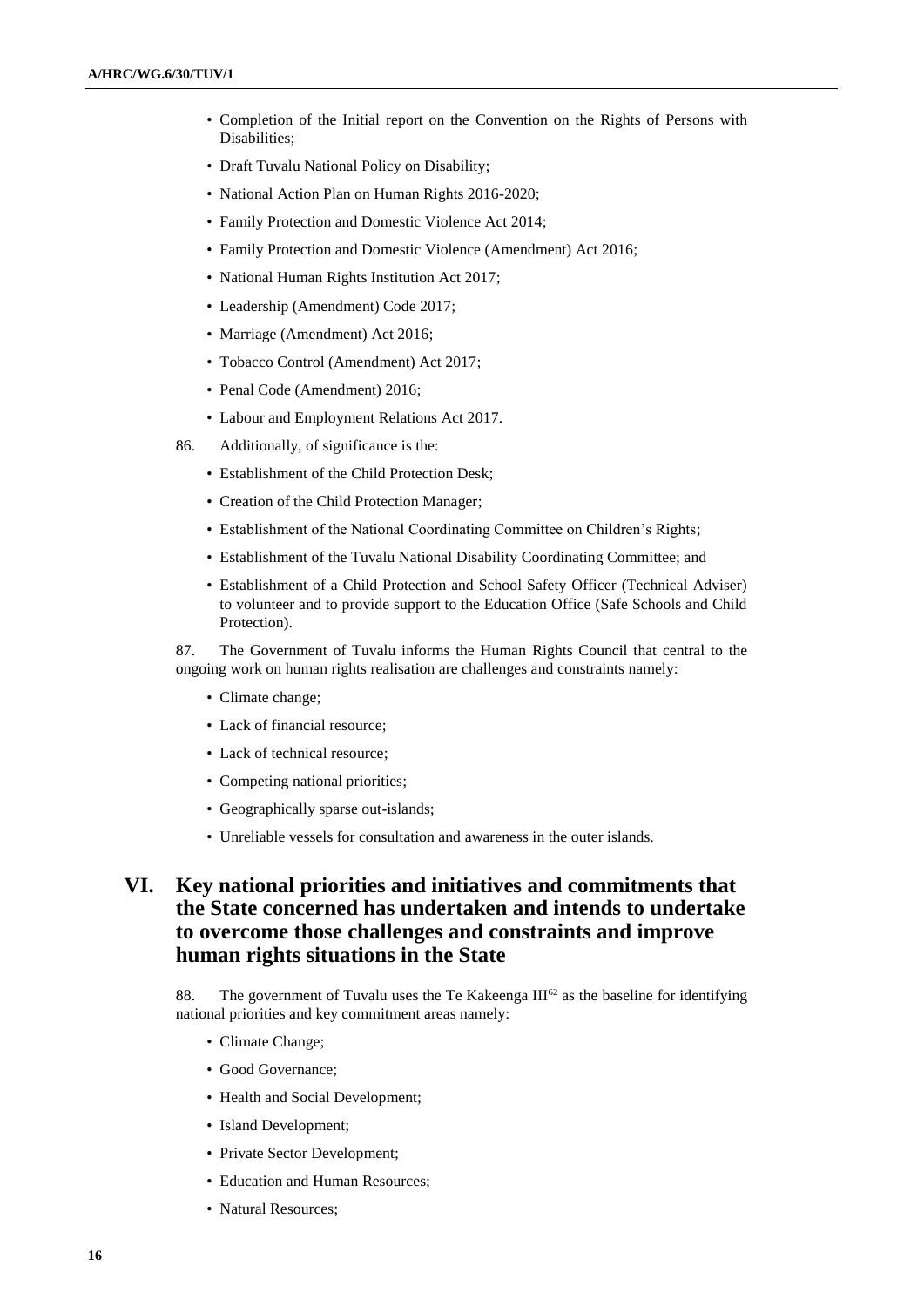- Infrastructure and support services;
- Environment;
- Migration and Urbanisation;
- Migration and urbanisation Ocean and Seas.

89. The Government of Tuvalu has also identified key priority areas that need additional attention. Listed below are some key area of concern that is being currently considered:

- National Human Rights Institution human and technical resource;
- Legislative compliance review of national laws and policies in alignment with the Convention on the Rights of Persons with Disabilities;
- Endorsement of the Draft Tuvalu Policy on Disability;
- Completion and endorsement of the Draft Housing Policy.

## **VII. Expectations of the State concerned in terms of capacitybuilding and technical assistance and support received**

90. The Government of Tuvalu acknowledges the ongoing and continuing support provided for by regional and international partners in the fulfilment of human rights obligations. To this end, the Government of Tuvalu welcomes the ongoing support of the UNICEF Pacific Regional Office, Office of the High Commissioner for Human Rights (OHCHR), Pacific Islands Forum Secretariat (PIFS), Secretariat of the Pacific Community (SPC), UN Women, International Labour Organisation, Integrated Water Resource Management, Pacific Adaption to Climate Change, United Nations Development Programme – Multi Country Office.

91. The Government of Tuvalu recognises and acknowledges the support from our donor partners namely: Asian Development Bank; Australian Department of Foreign Affairs and Trade (DFAT); Canada Fund for local Initiatives (CFLI); Commonwealth; European Union, Food and Agriculture Organisation; Forum Fisheries Agency; Global Environment Facility (GEF); Government of India; Pacific Media Assistance Scheme; Pacific regional Infrastructure Facility (PRIF); Republic of China Taiwan; Republic of Cuba; Republic of Korea; Republic of Turkey; Russian Federation; Secretariat of the Pacific Regional Environment Programme, New Zealand Aid Program (NZAID); NZAID-Pacific Island participation Fund.

## **VIII. Voluntary commitments**

92. The Government of Tuvalu commits to continuing work on the implementation of the key priorities identified under the Te Kakeega III (National Strategy for Sustainable Development 2016–2020) Furthermore, Tuvalu commits to working with partners nationally, regionally and internationally to implement its human rights obligations.

## **IX. Conclusion**

93. The Government of Tuvalu looks forward to the constructive dialogue with the members of the Council. It will continue to work towards the fulfilment of its human rights obligations with partners to fully realise human rights obligations and priorities.

94. The Government of Tuvalu calls on the international community to assist in the implementation of human rights norms and standards through the provision of technical and financial support.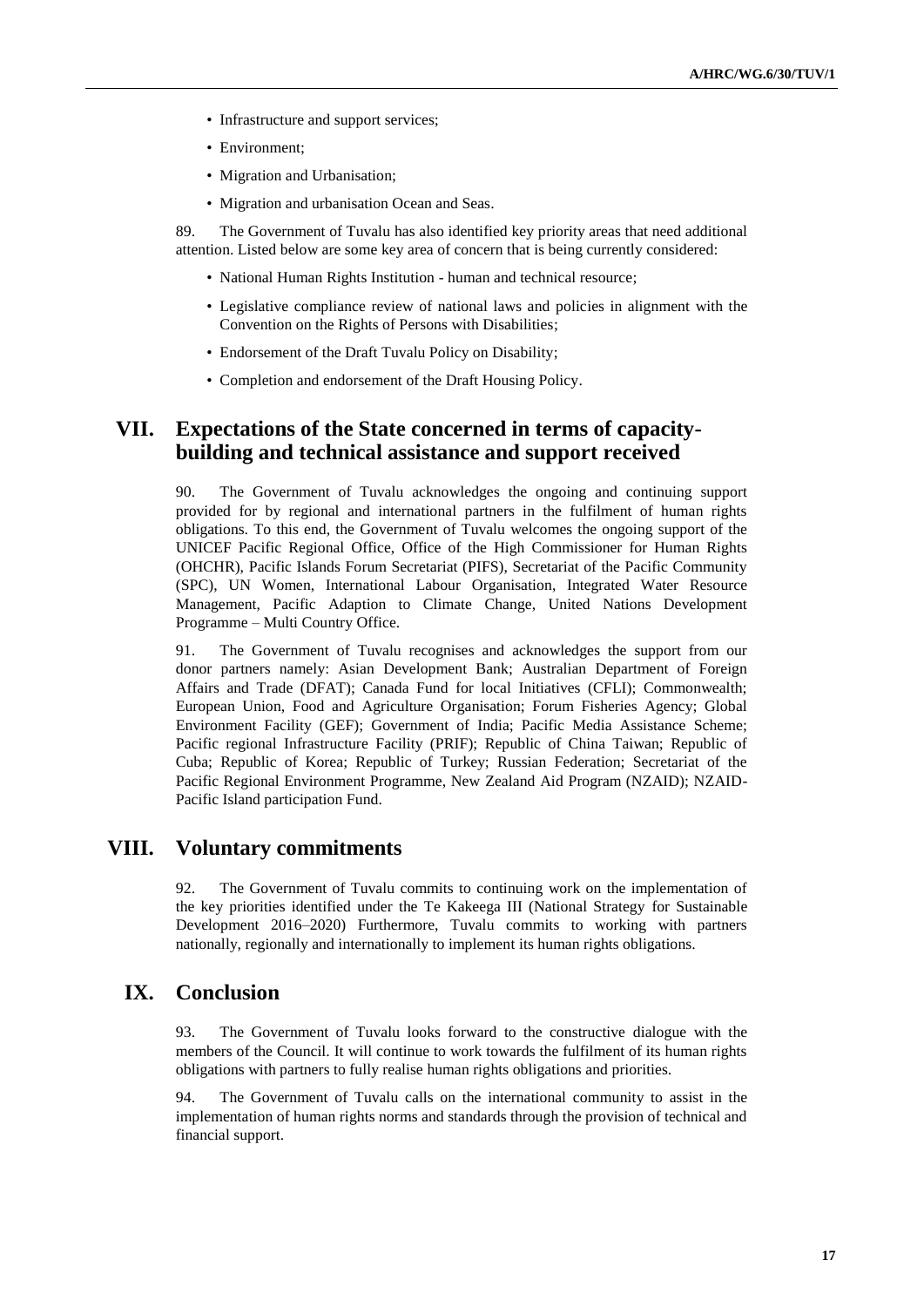#### *Notes*

- $1$  Memo 31/18 Tuvalu's Universal Periodic Review. Cabinet authorised the OAG to initiate preparation, recruitment of a Technical Adviser and drafting of the UPR Report.
- <sup>2</sup> *Convention on the Rights of the Child (CRC),* the *Convention on the Elimination of all forms of Discrimination against Women (CEDAW)* and the *Convention on the Rights of Persons with Disabilities (CRPD).*
- <sup>3</sup> The *Child Protection and Welfare Bill 2017* is the first law in Tuvalu to make comprehensive provision for issues related to the rights, protection and welfare of children in accordance with the principles and provisions of the UN Convention on the Rights of the Child (CRC). This new law will empower the government to take action to ensure that children are protected whenever necessary. It also guarantees that the laws of Tuvalu will be applied in the best interests of children.
- <sup>4</sup> The *Policy for the Protection of Children in all Educational Institutions in Tuvalu.*This Policy provides a framework for the protection, identification, managing and reporting incidents of child abuse in schools and educational institutions and whenever school activities and programs are conducted or provided.
- <sup>5</sup> The consequential amendments will be effective upon the passing the proposed Child Protection and Welfare Bill 2017.
- 6 Is amended as follows: (a) by amending the title of the section to be "39. Offenders under the age of 18 years"; and (b) by deleting the words "16 years" from subsections (1) and (6), and replacing them with the words "18 years".
- <sup>7</sup> The Prisons Act [Cap 20.28] is amended as follows: (a) Section 3 is amended by: (i) deleting the definitions of "juvenile" and "young person"; and (ii) inserting the following definition – **"child prisoner"** means any person under the age of 18 years who has been sentenced to serve a term of imprisonment; (b) Section 26A is inserted as follows: "**26A Treatment of child prisoners** (1) All child prisoners must be treated in accordance with the requirements of the *Child Protection and Welfare Bill 2017* during their time in custody. (2) In addition to the requirements under subsection (1), child prisoners must be given the following entitlements: (a) access to visits by their parents or guardian at any time during prescribed hours; (b) appropriate counselling, rehabilitation and other support services; (c) opportunities to continue their education through arrangements made between the Superintendent and the Ministry of Education.
- <sup>8</sup> Section 5(c) of the Education (Compulsory Education) Order 1984 [Cap 30.05.4] is amended and replaced with the following: "(c) a child whose level of disability is assessed by a medical practitioner as resulting in there being no substantial benefit from schooling or further schooling".
- <sup>9</sup> Section 3 of the Gaming and Lotteries Act [Cap 54.10] is amended by deleting subsection (3) and replacing it with the following: "(3) No gaming is to take place at which any person under the age of 18 years is included among the players".
- <sup>10</sup> Cabinet decision M082-17.
- <sup>11</sup> Cabinet Decision M241-17.
- <sup>12</sup> Cabinet Decision M246-16.
- <sup>13</sup> Cabinet Decision M288-16.
- <sup>14</sup> Cabinet Decision M337-16.
- <sup>15</sup> Cabinet Decision M356-16.
- <sup>16</sup> Cabinet Decision M028-16.
- <sup>17</sup> Cabinet Decision M067-15.
- <sup>18</sup> Cabinet Decision M035-15.
- <sup>19</sup> Cabinet Decision M031-14.
- <sup>20</sup> Cabinet Decision M005-14.
- <sup>21</sup> s38 Leadership Code Act 2008.
- <sup>22</sup> Gender Affairs Division AUD 93,100; Legal Services AUD 31, 120; Public Utilities AUD 28,400; Health – AUD 3,120.000; Natural Resources 53,000; Home Affairs and Rural Development – AUD 471,506 and Education, Youth and Sports AUD 237, 505.00.
- <sup>23</sup> The Office of the Attorney General is the lead government agency that deals with all human rights issues and concerns in Tuvalu. The OAG is mandated to oversee all human rights related activities including treaty ratification, reporting and implementation. It is also responsible for ensuring that laws, regulations and policies are human rights compliance.
- <sup>24</sup> MHARD is responsible for issues relating to persons with disabilities. Also has the mandate to oversee disability financial scheme and the Convention on the Rights of Persons with Disabilities. It is also mandated to coordinate and manage the affairs of the cabinet endorsed Tuvalu National Coordinating Committee on Disability.
- <sup>25</sup> The Ministry of Education vision is to provide quality education for sustainable living for all. Its mission is to provide and sustain excellence in Education for all. MOE is also responsible for the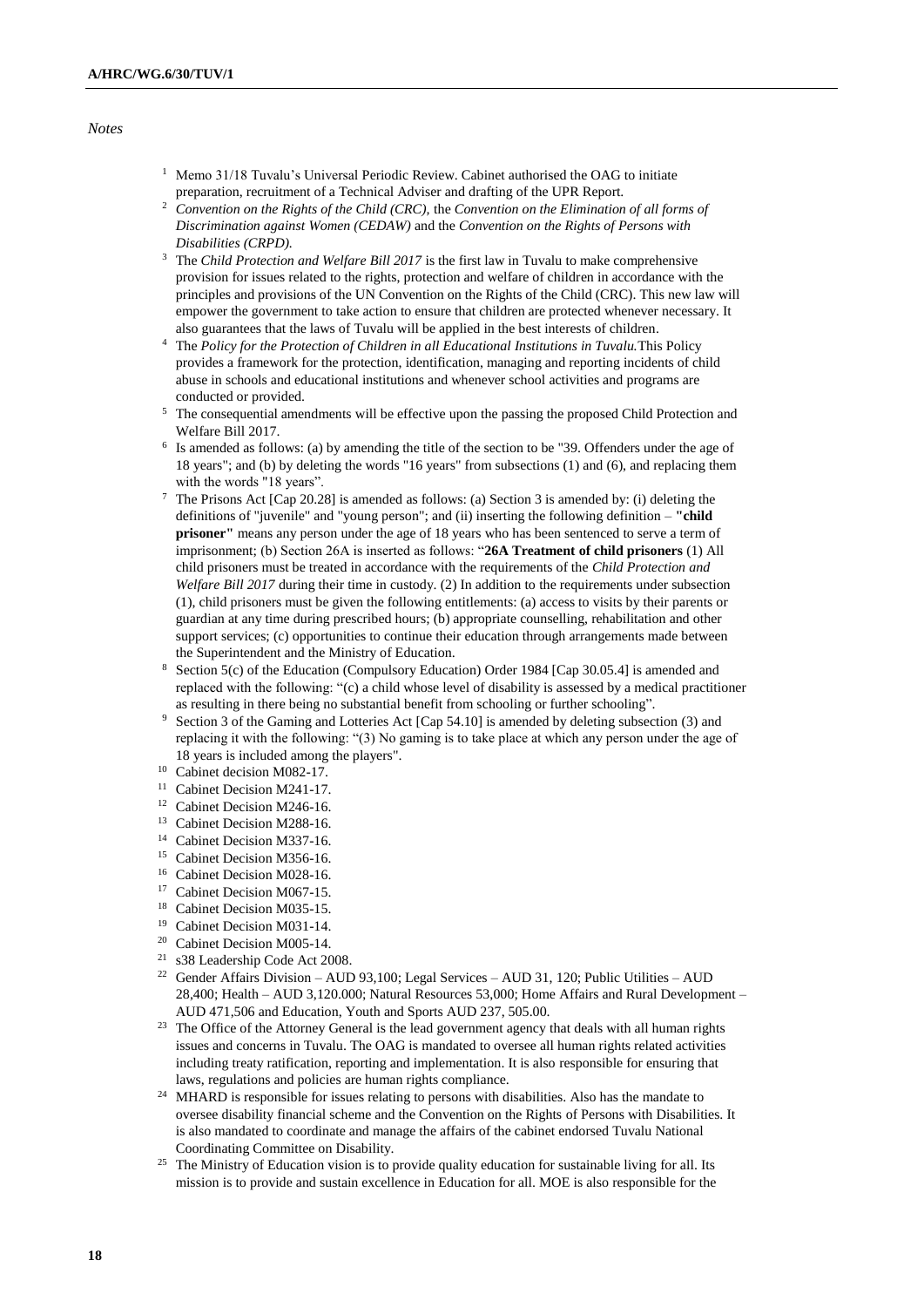implementation of the Convention on the Rights of the Child. MOE is also mandated to coordinate and effectively manage the National Coordinating Committee on Children's Rights.

- <sup>26</sup> Gender Affairs Department oversee gender related matters. Its mission is to strengthen mechanisms across Government Ministries and within other institutions that will contribute to gender equality and the full realisation of women's human rights. Their vision is to build a society where women and men are recognised as equal partners in all aspects of development, are protected from all forms of discrimination and violence, and can equally access and benefit from the growth and development of Tuvalu.
- $27$  Department for Youth deals with all youth related matters in Tuvalu. Its objective is to foster the spiritual, mental, physical and cultural development of youth of Tuvalu to enable them to be positive contributors to the national development of Tuvalu. The Department for Youth is also responsible for implementing the National Youth Policy.
- Purpose is to provide safety and protection of the people of Tuvalu. One of its key functions is to provide law and order and to maintain peace and security.
- <sup>29</sup> The function of a People's Lawyer is to give, in Tuvalu, legal advice and representation. In the exercise of the functions conferred on him or her by or under this Act a People's Lawyer is not subject to the direction or control of any other person or authority. Peoples lawyer provide access to legal services and justice for the citizens of Tuvalu.
- <sup>30</sup> Recommendations 82/1, 82/2, 82/3, 82/4, 82/5, 82/6, 82/7, 82/8, 82/9, 82/10, 82/11, 82/12.
- <sup>31</sup> Labour and Employment Relations Act 2017, (b) Island Courts (Amendment) Act 2017, (c) Tobacco Control (Amendment )Act 2017, (d) Alcoholics Drinks Amendment Act 2017, (e) The National Human Rights Institution Act, (f) The Leadership Code (Amendment) Act 2017, (g) Marriage (Amendment) Act 2017 and (h) Family Protection and Domestic Violence Act 2014.
- <sup>32</sup> Cabinet Decision M067-12.Internatonal Criminal Court statute.
- <sup>33</sup> Recommendations 82/13, 82/14, 82/15.
- <sup>34</sup> It also guarantees that the laws of Tuvalu will be applied in the best interests of children. The proposed Bill will ensure that Tuvalu maintains good international standing for the way it treats and protects its children. In addition, the proposed Bill also states that any law which relates to the rights of children, or which provides for processes relevant to dealing with children in any manner and in any context, must be read and applied subject to the provisions of this proposed Bill, and in the event of any inconsistency between the provisions of this Bill and of any other law, the provisions of this Bill shall prevail.
- <sup>35</sup> Recommendations 82/16, 82/17, 82/18.
- <sup>36</sup> The primary functions of the National Human Rights Institution Act 2017 of Tuvalu are: (a) to advocate and promote respect for, and understanding and appreciation of, human rights in Tuvaluan society; and (b) to encourage the maintenance and development of harmonious relations between individuals and among the diverse groups in Tuvaluan society.
- <sup>37</sup> Recommendation 82/20, 82/21.
- <sup>38</sup> Recommendation 82/22.
- <sup>39</sup> Recommendation 82/23, 82/24, 82/25, 82/26.
- <sup>40</sup> Church Ministers in Tuvalu.
- <sup>41</sup> Island Councils.
- <sup>42</sup> Recommendation 82/27, 82/28.
- <sup>43</sup> Recommendation 82/29, 82/30, 82/31, 82/32, 82/33, 83/34, 82/35, 82/36, 82/37, 82/38, 82/39, 82/40, 82/41, 82/42, 82/43, 82/44, 82/45, 82/46, 82/47, 82/48, 82/49, 82/50, 82/51, 82/52, 82/53, 82/54, 82/55, 82/56, 82/57.
- <sup>44</sup> Cabinet submission MO62-17, Establishment of the Family Protection Fund.
- <sup>45</sup> Right to be legally represented and the right to remain silent.
- <sup>46</sup> The Labour and Employment Relations Act 2017 was passed by Parliament in October 2017.
- <sup>47</sup> Of the Government Salary Structure.
- <sup>48</sup> Labour and Employment Relations Act 2017.
- <sup>49</sup> Section 22 of the Labour and Employment Relations Act 2017.
- <sup>50</sup> This is an ongoing activity by the Government of Tuvalu. The White Ribbon campaign involves all sectors of the community and targets schools (both primary and secondary), and is inclusive of community leaders, church leaders, women groups, persons with disabilities, youths, non-government organisations, students including government.
- <sup>51</sup> Recommendation 82/58.
- <sup>52</sup> Recommendation 82/59.
- <sup>53</sup> Sustainable Development Goals.
- <sup>54</sup> Recommendation 82/60, 82/61, 82/62, 82/63, 82/64.
- <sup>55</sup> Recommendations 82/66.
- <sup>56</sup> For example, partly blind children are placed in the front of a class session to allow for them to fully